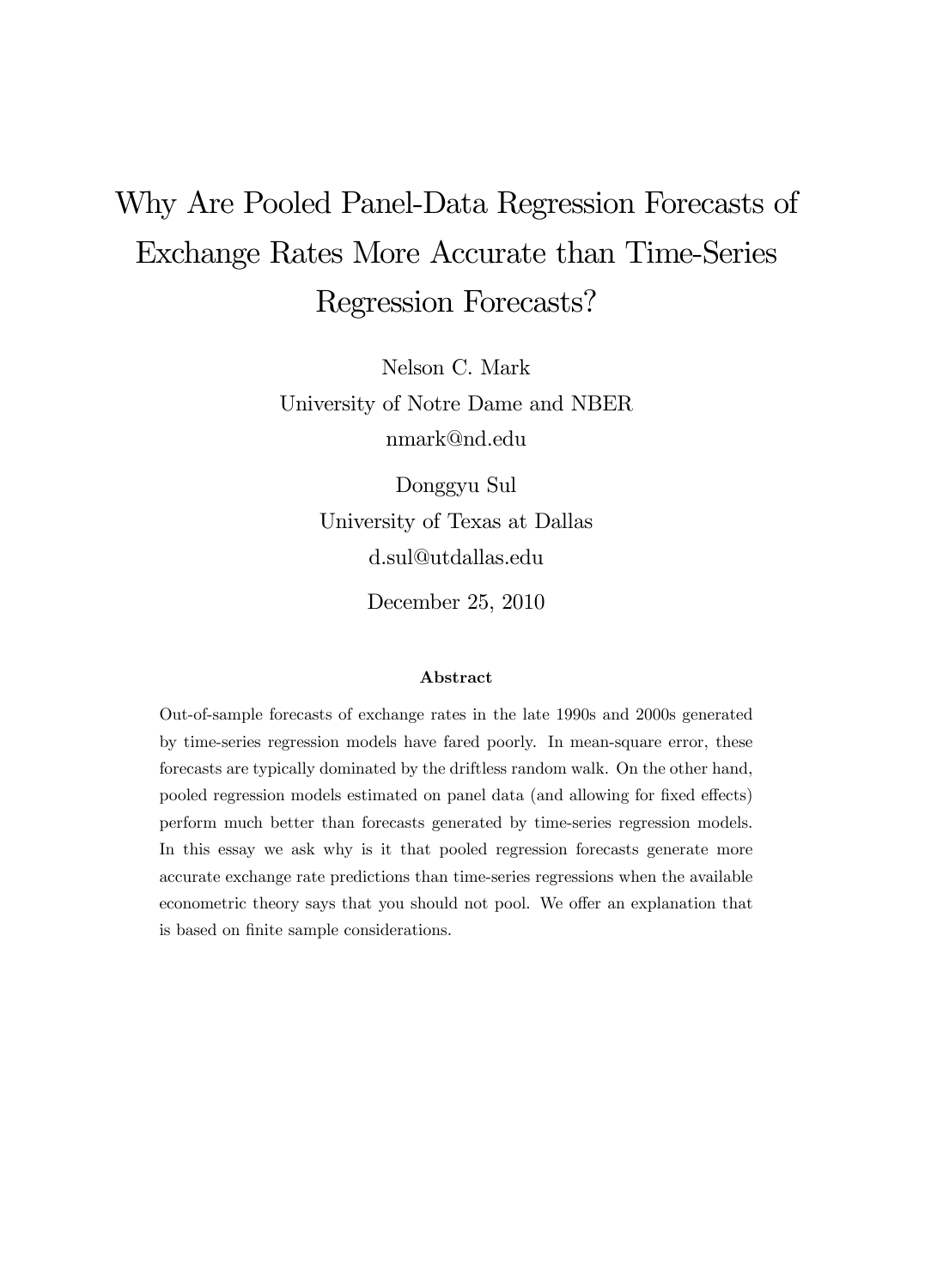## 1 Introduction

Out-of-sample forecasts of exchange rates in the late 1990s and 2000s generated by timeseries regression models have fared poorly. These forecasts are typically dominated (in mean-square error) by the driftless random walk. On the other hand, pooled regression models estimated on panel data (allowing for fixed effects) perform much better than forecasts generated by time-series regression models. The superior predictive performance of the pooled panel data models is a puzzle because the evidence also tells of significant underlying model heterogeneity, in which case econometric theory tells us that pooling is inappropriate. Groen (2005), Rapach and Wohar (2004), Westerlund and Basher (2010) address the question about whether or not it is appropriate to pool. In this essay we ask why is it that pooled regression forecasts generate more accurate exchange rate predictions than time-series regressions when the available econometric theory says that you should not pool.

The empirical literature upon which we focus traces its origin to, and is motivated toward overturning the findings of Meese and Rogoff (1983), who in studying floating exchange rates in the post Bretton Woods era, demonstrated that the driftless random walk model dominated economic theory based econometric models (e.g., purchasingpower parity models or simple monetary models) in out-of-sample forecast accuracy. Using time-series regression models, Mark (1995) and Chinn and Meese (1995) were able to overturn Meese and Rogoff by examination of long-horizon forecasts with errorcorrection models. The success of these papers was only temporary, however, because it was found that as time passed and more recent data from the 1990s and the 2000s were added to the time-series, the earlier findings of predictability became insignificant (Groen (1999), Cheung et al. (2005), Faust et al. (2003)). At the same time, other research (Lothian and Taylor (1996) and Rapach and Wohar (2002)) added observations to the front-end of the sample by constructing long historical time-series spanning over a hundred years or more. These studies found that simple monetary models and purchasing power parity based models have significant predictive ability. These papers are notable because their findings suggest that the inability to predict exchange rates with time-series regression models is a small-sample issue. The long time-span studies can be criticized, however, because they employed data that spanned across both Öxed and flexible exchange rate regimes but they did not control for regime changes. The inter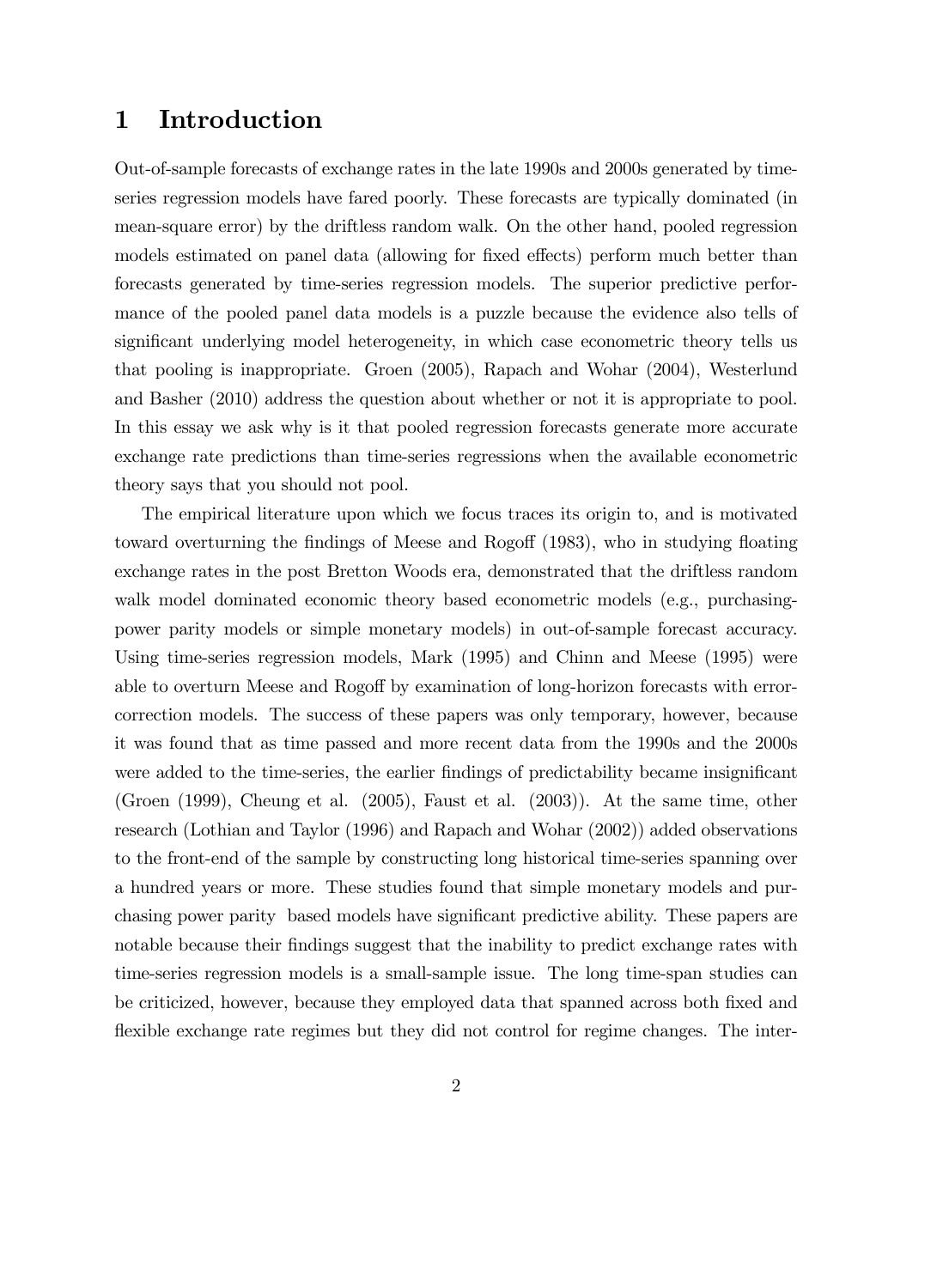pretation of the ability to predict out of sample based on a forecasting model estimated across different regimes is not entirely obvious.

One reaction to this state of affairs was to restrict attention to the post Bretton Woods float and to increase sample size in the cross-sectional dimension and exploiting panel data, as in Mark and Sul (2001), Groen (2005), Cerra and Saxena (2010), and Ince (2010). These studies found that forecasts built from pooled regression models estimated on panel-data dominate those of time-series regression forecasts as well as random walk forecasts in mean square.<sup>1</sup> However, the data also tell us that there is significant heterogeneity across countries in the coefficients of the forecasting equation. Econometric theory instructs us in this case that one should not pool. But allowing for heterogeneous constants and slopes would generate little advantage over time-series regression, except to the extent that you could exploit correlated errors and do seemingly unrelated regression. Pooling when there is slope coefficient heterogeneity appears to commit, in the cross-sectional dimension, the same sort of error that failure to account for regime changes does in the time-series context.

The next section describes the methodology employed in the panel data exchange rate forecasting literature. In Section 3, we discuss the econometric theory that gives us some guidance in seeing the consequences from pooling when there is underlying heterogeneity. Section 4 contains a small Monte Carlo study that illustrates some of the ideas and predictions from the econometric theory. Section 5 is an application to data and Section 6 concludes.

## 2 Panel data exchange rate determination studies

In a data set of N countries indexed by  $i \in [1, N]$  and T time-series observations indexed by  $t \in [1, T]$ , let  $x_{it}$  be a (scalar) prediction variable for  $s_{i,t+k}$ , the log exchange rate for country i: Mark and Sul (2001) and Cerra and Saxena (2010) investigate the empirical link between the monetary model fundamentals and the exchange rate. They set  $x_{i,t}$ to be the deviation of today's exchange rate  $s_{i,t}$  from the long-run equilibrium value predicted by economic theory. In the case of the monetary model,  $x_{i,t} = f_{i,t} - s_{i,t}$ ,

<sup>&</sup>lt;sup>1</sup>Groen (), Husted and MacDonald (19xx) exploit panel data to test restrictions implied by the monetary model and find the evidence for the monetary model to be much stronger using panel data. These papers do not engage in out-of-sample prediction.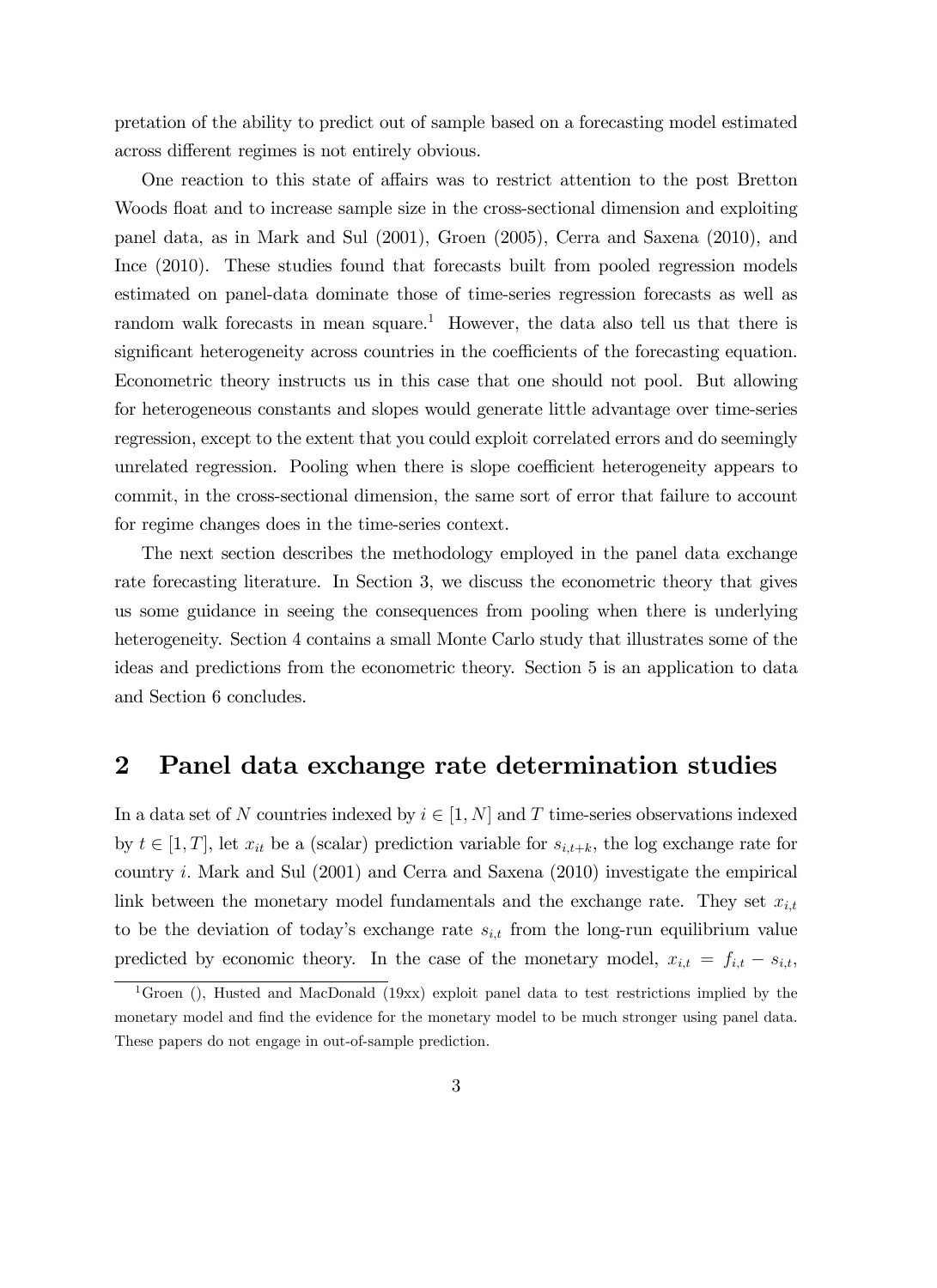where  $f_{i,t} = (m_{i,t} - m_{0,t}) - \lambda (y_{i,t} - y_{0,t})$ , country '0' is the base country, m is the log money stock and  $y$  is log real income. They used the panel exchange rate predictive regression

$$
s_{i,t+k} - s_{it} = \beta x_{it} + \eta_{i,t+k}
$$

where  $\eta_{i,t+k} = \gamma_i + \theta_{t+k} + \epsilon_{i,t+k}$  has an error-components representation with individual (fixed) effect  $\gamma_i$ , common time effect  $\theta_t$  and idiosyncratic effect  $\epsilon_{i,t+k}$ . Rapach and Wohar  $(2004)$  reject the null hypothesis of slope coefficient homogeneity at the one-percent level using Mark and Sul's data set.

Groen (2005) uses a four-country panel and pools a vector error correction model (VECM). Letting  $X_{i,t} = (s_{i,t}, (m_{i,t} - m_{0,t}), (y_{i,t} - y_{0,t}))'$  and  $Z_{i,t-1} = (X'_{i,t-1}, 1)'$ , the model he works with is

$$
\Delta X_{i,t} = \alpha (1, -1, 3, c_i) Z_{i,t-1} + \sum_{j=1}^{P} \Gamma_{i,j} \Delta X_{i,t-j} + \epsilon_{i,t},
$$

where the common cointegrating vector  $(1, -1, 3)$  is imposed.<sup>2</sup> He finds that out-ofsample forecasts with the pooled VECM, beat the random walk and beat the unpooled (individual country) VECM forecasts.

In addition to forecasting studies, panel data has been used extensively in exchange rate research. Beginning with Frankel and Rose (1996), many studies have employed panel data to study long-run purchasing power parity (Papell (2006), Papell and Theodoridis (1998, 2001), Choi et al. (2006)), and cointegrating restrictions imposed by monetary models (Husted and MacDonald (1998), Groen (2000)). To the extent to which these papers pooled in the presence of cross-sectional heterogeneity, our comments may also have applicability. Engel, Mark and West (2010) employ factor models to predict the exchange rate. This is another use of panel data, but this sort of work is the topic of a separate paper.

## 3 Asymptotic consequences of pooling

Let  $y_{i,t+k} = s_{i,t+k} - s_{i,t}$ , where  $s_{i,t}$  is the exchange rate between country i and the base country, in logarithms. Suppose that economic theory suggests to us that  $x_{it}$  contains

 $^{2}c$  is the regression constant.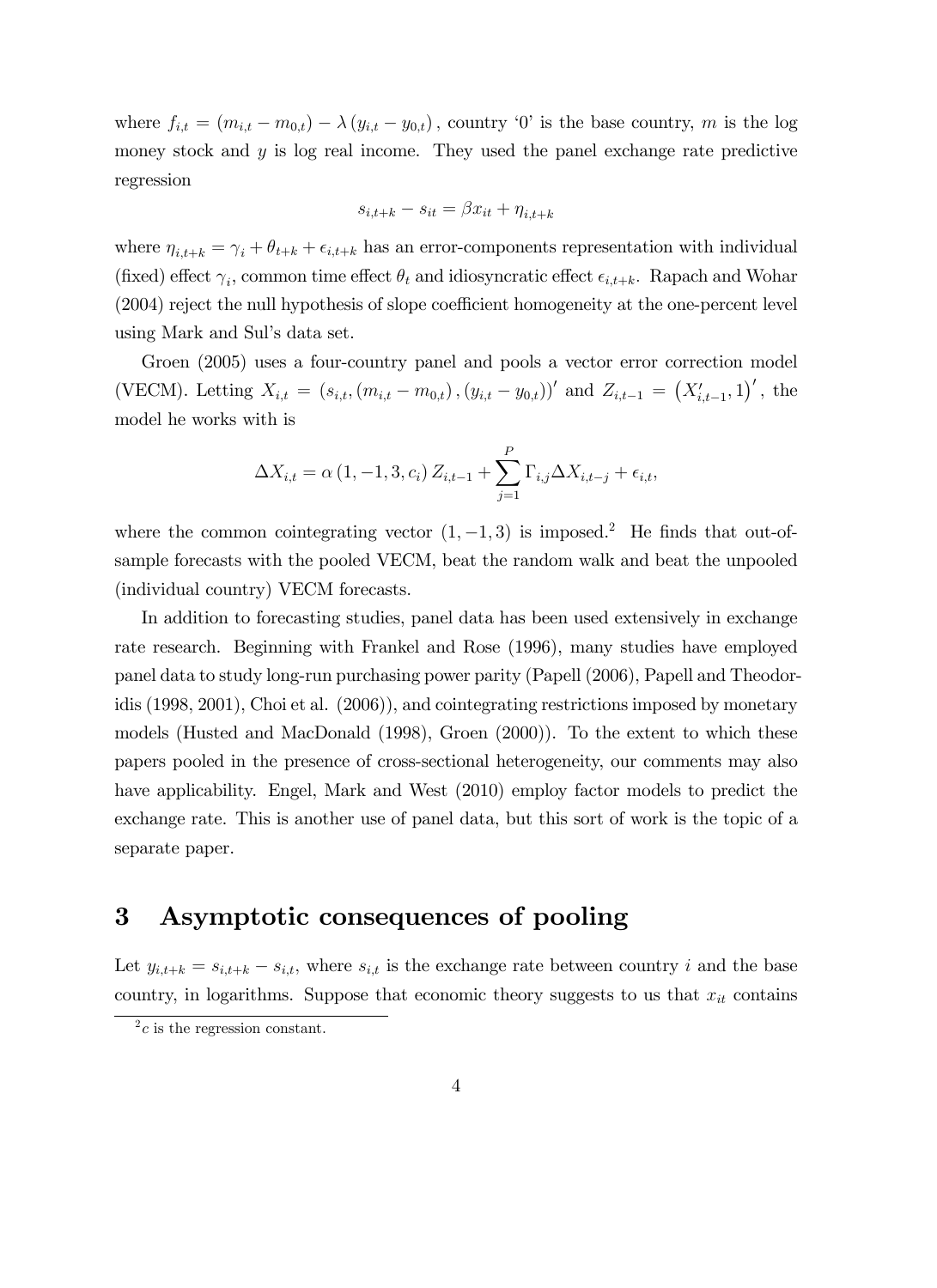predictive information for future  $s_{i,t}$ . For example, we might think that the real exchange rate is mean reverting. In this case, we might let  $x_{it}$  be the deviation from purchasing power parity if we thought that the nominal exchange rate chases the relative price differential after a shock. Alternatively, we might let  $x_{it}$  be the deviation of  $s_{it}$  from a long-run specification of the equilibrium exchange rate. Simple monetary models suggest using some linear combination of the logarithm of country  $i's$  money stocks, interest rates, and real GDP relative to those of the base country. Macroeconomic panel data sets typically have  $T > N$ . The existence of predictive ability has been investigated in two ways. The preferred method in the finance literature is to estimate a predictive regression for asset returns—that is a regression of future returns on currently observed data—and drawing inference on the slope coefficients using the full data set (Fama and French (1988), Daniel (2001), Stambaugh (1999)). The preferred method in research on exchange rates has been to employ out-of-sample prediction procedures and to examine the properties of the prediction errors.

### 3.1 Predictive regression estimated on full sample

Suppose that the truth is

$$
y_{i,t+1} = \beta x_{it} + \epsilon_{i,t+1},\tag{1}
$$

where  $\epsilon_t = (\epsilon_{1,t},...,\epsilon_{N,t}) \stackrel{iid}{\sim} (0,\sigma_\epsilon^2)$ . This is the case where the slope is identical across countries. In practice, one always includes a (possibly heterogeneous) constant in the regression but we will ignore it in the exposition. This is a predictive regression in the sense that future changes in the exchange rate are projected onto current values of  $x_{it}$ . We will assume that this is a well-behaved regression. This will be true if  $x_{it}$  is econometrically exogenous. If this assumption seems too strong, one may assume that an appropriate bias correction method is applied. The asymptotic results that we discuss will not be affected if this is the case. The existence of predictive ability can be tested by estimating the predictive equation (1) in the full sample  $(i = 1, ..., N, t = 1, ..., T)$ and doing a t-test of the null hypothesis  $H_0: \beta = 0$  against the alternative  $H_A: \beta \neq 0$ .

Asymptotic distribution theory tells us there are advantages to pooling if the truth is given by (1). An easy way to see this is by looking at the convergence rate of the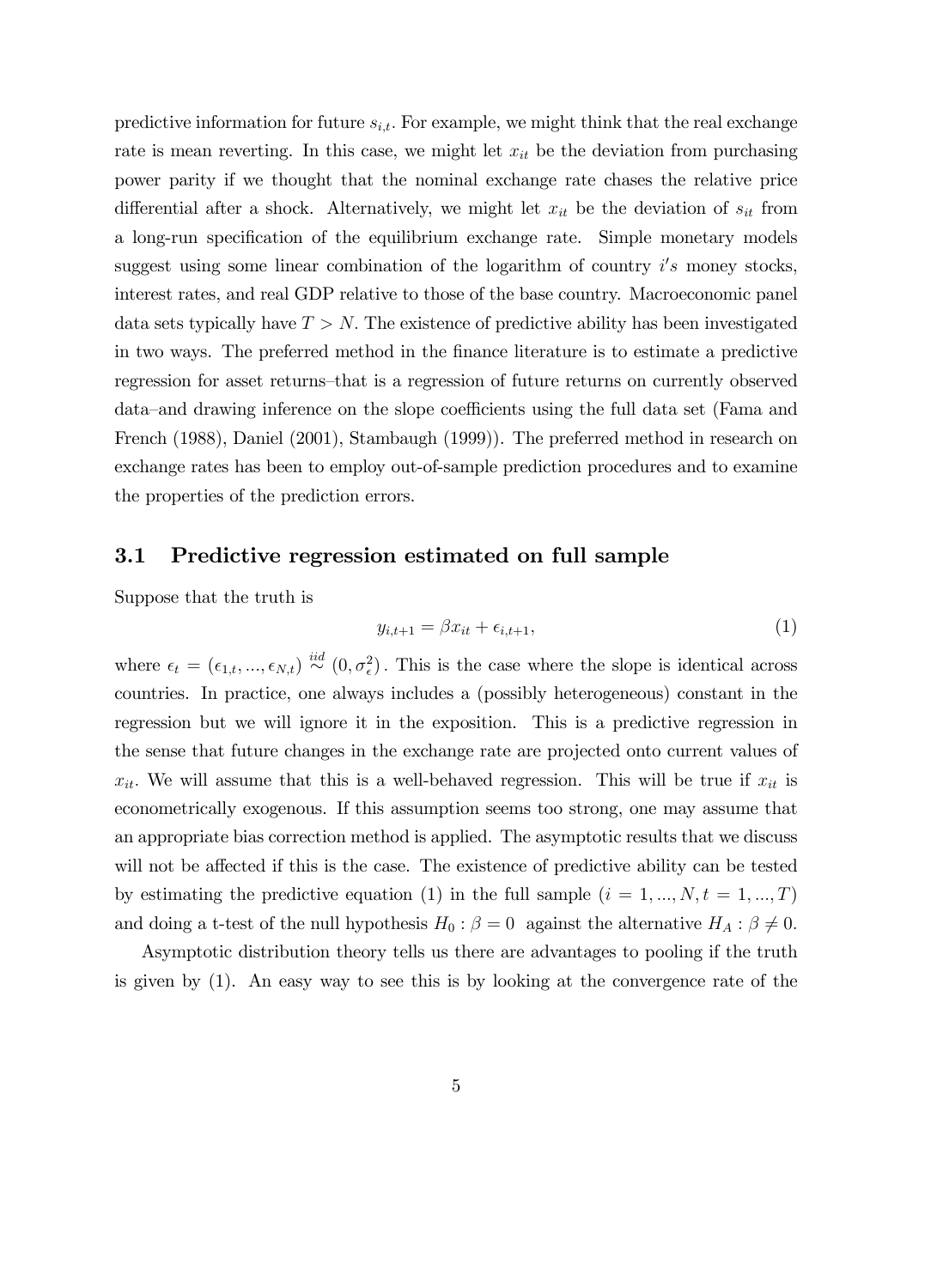pooled least-squares estimator,

$$
\sqrt{NT}\left(\hat{\beta}-\beta\right) \stackrel{d}{\rightarrow} N\left(0, \sigma_{\epsilon}^2 Q^{-1}\right) \tag{2}
$$

where  $Q = \text{plim}((NT)^{-1}\sum_i \sum_t x_{it}^2)$ . In contrast, the least-squares estimator for the time-series regression (not pooled) converges at rate  $\sqrt{T}$ . This suggests that asymptotically, there is an informational advantage to be gained by expanding the available observations in the cross-sectional dimension.

Now let us contrast this to the case where there is underlying heterogeneity in the regression slopes. In this case, let the truth be given by

$$
y_{i,t+1} = \beta_i x_{i,t} + \epsilon_{i,t+1} \tag{3}
$$

where the underlying heterogeneity is characterized by

$$
\beta_i \stackrel{iid}{\sim} (\beta, \sigma_\beta^2). \tag{4}
$$

Evidence of underlying heterogeneity in the slope coefficients across individuals has been reported by Groen (2005), Rapach and Wohar (2004), and Westerlund and Basher (2010). Pooling in the presence of heterogeneous slopes distorts the error term

$$
y_{i,t+1} = \beta x_{it} + u_{i,t+1},
$$
  

$$
u_{i,t+1} = (\beta_i - \beta) x_{it} + \epsilon_{i,t+1}.
$$

As a result of this distortion, the asymptotic distribution of the pooled estimator is

$$
\sqrt{NT}\left(\hat{\beta}-\beta\right) \stackrel{d}{\rightarrow} N\left(0, \left(\omega^2 Q^{-1} + \sigma_{\epsilon}^2 Q^{-1}\right)\right) \tag{5}
$$

where  $\omega^2$  and  $\sigma_{\epsilon}^2$  are the asymptotic variances of  $\left(\frac{1}{\sqrt{\lambda}}\right)$  $\frac{1}{NT} \sum_{i=1}^{N} \sum_{t=1}^{T} (\beta_i - \beta) x_{it}^2$  and  $\left(\frac{1}{\sqrt{\lambda}}\right)$  $\frac{1}{NT} \sum_{i=1}^{N} \sum_{t=1}^{T} \epsilon_{i,t+1}$  respectively.

To discuss the pros and cons of pooling, we compare the asymptotic distribution of the time-series regression (OLS) estimator with the pooled regression estimator Under the null hypothesis of no predictability,  $(\beta_i = \beta = 0)$ , the asymptotic distribution of the OLS estimator in the time-series case is

$$
\sqrt{T}\left(\hat{\beta}_i - 0\right) \stackrel{d}{\rightarrow} N\left(0, \sigma_{\epsilon}^2 Q^{-1}\right).
$$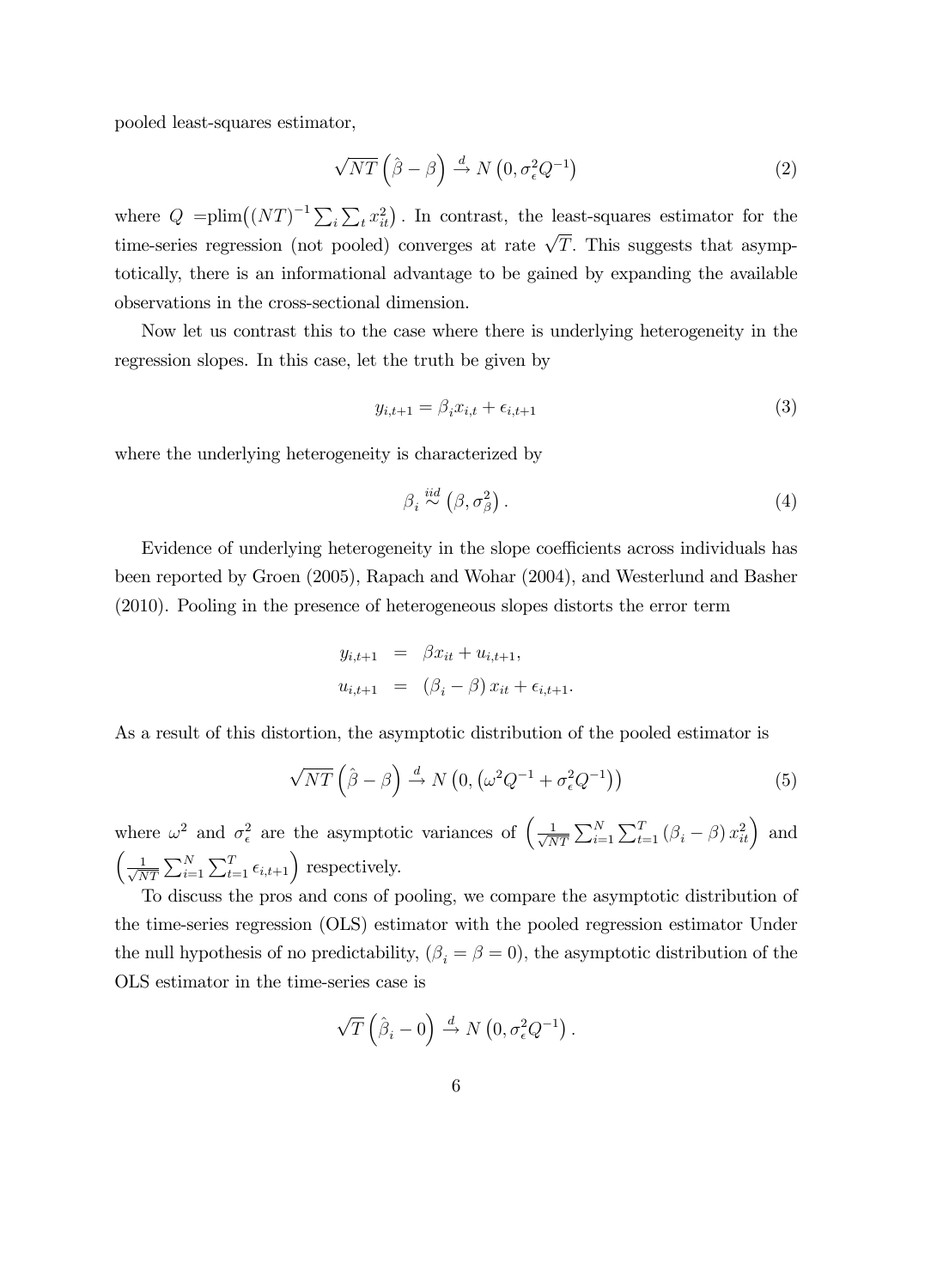To facilitate the comparison, we rewrite the asymptotic distribution of the pooled estimator  $(5)$  as

$$
\sqrt{T}\left(\hat{\beta}-0\right) \stackrel{d}{\rightarrow} N\left(0, \frac{\omega^2 Q^{-1} + \sigma_\epsilon^2 Q^{-1}}{N}\right). \tag{6}
$$

Now comparing (5) and (6), the asymptotic variance of the pooled regression can easily be smaller than that of the time-series regresssion estimator due to the  $N$  in the denominator. This suggests that under the null hypothesis, the test of the null may be better sized with the pooled regression. This is only a suggestion, however, because in practice there may be many nuisance parameter issues such as cross sectional and serial dependences that need to be dealt with and these complications can substantially distort the size of the test. These complications are assumed away here.

Perhaps a more concrete way to see potential advantages from pooling in the presence of slope heterogeneity is through an analysis of local alternative power. Let the sequence of local alternatives be given by

$$
\beta_i=\frac{c_i}{\sqrt{T}},\ \ \beta_N=\frac{b}{\sqrt{T}}
$$

where  $b = \frac{1}{N}$  $\frac{1}{N} \sum_{i=1}^{N} c_i = O(1)$ . Here we consider only the time T dimension under the local alternative in order to compare the power of the test between by pooling and not pooling. Under these circumstances, the estimators in the time-series regression and the pooled regression have the asymptotic distributions,

$$
\frac{\sqrt{T}\left(\hat{\beta}_i - 0\right)}{\sqrt{\sigma_\epsilon^2 Q^{-1}}} \xrightarrow{d} N\left(\frac{c_i}{\sqrt{\sigma_\epsilon^2 Q^{-1}}}, 1\right),\tag{7}
$$

$$
\frac{\sqrt{NT}\left(\hat{\beta}-0\right)}{\sqrt{\Omega}} \xrightarrow{d} N\left(\frac{b}{\sqrt{\Omega}}N,1\right). \tag{8}
$$

where  $\Omega = \omega^2 Q^{-1} + \sigma_{\epsilon}^2 Q^{-1}$ . Hence the power of the pooled test is potentially very powerful with even a moderately large N because the local alternative parameter is  $bN/\sqrt{\Omega}$ . This means as N increases, the alternative moves farther away from the null which increases the power of the test.

To summarize, if the goal is to test for predictive power, it might make sense to pool whether or not one believes that there is underlying heterogeneity in the slope coefficients. This is not to say that one can obtain more accurate forecasts using the pooled prediction equation, however. We are saying only that the test of the null hypothesis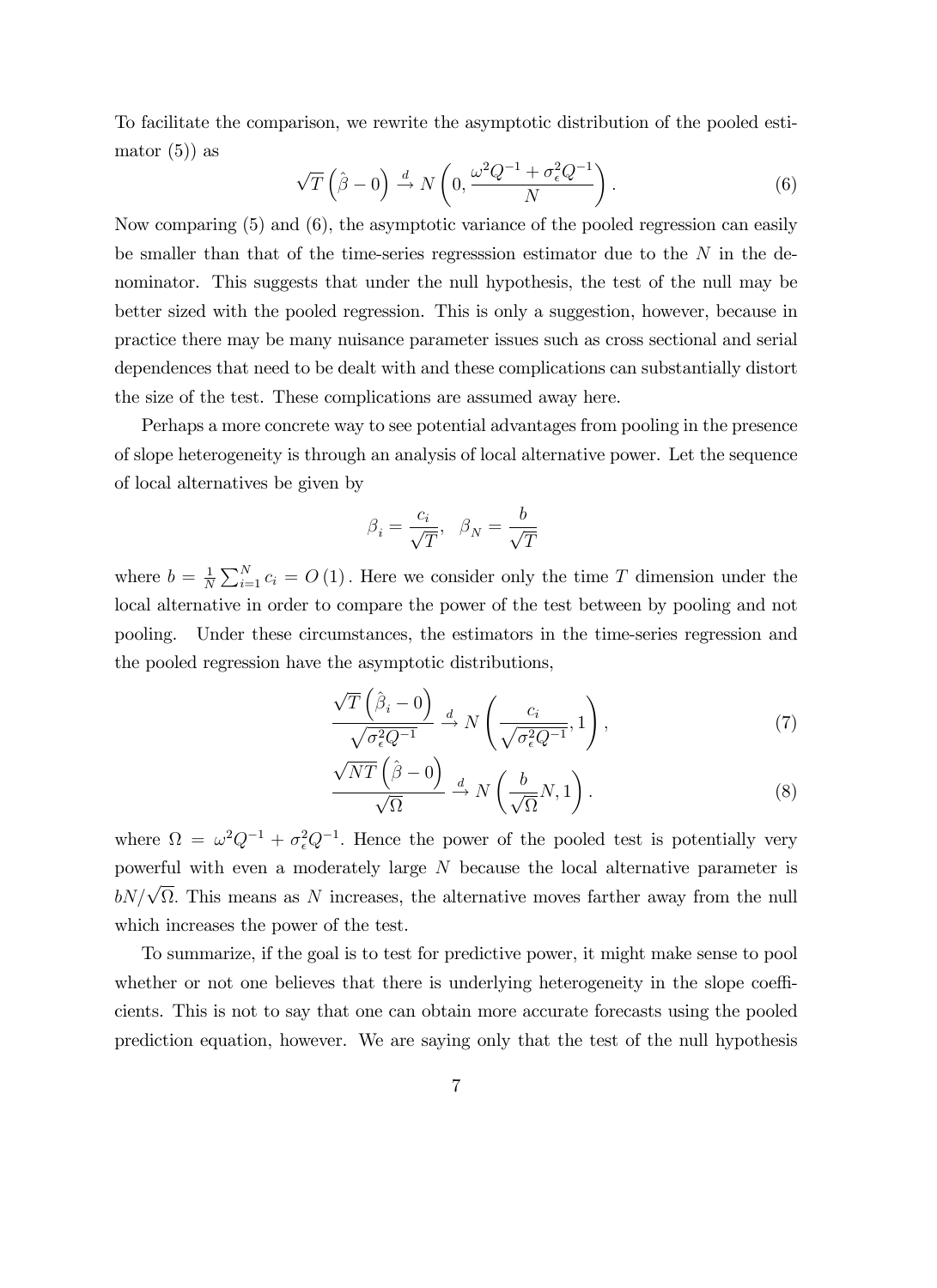of no predictability can be easier to reject. There are a different set of issues involved in whether or not the pooled forecasts are actually more accurate. We now turn to an analysis of this topic.

## 3.2 Out-of-sample prediction

In the exchange rate literature, it is common to assess predictive ability with an analysis of out-of-sample forecasts. We let the full sample size in the time dimension be  $T = S + P$ . The model is estimated on the sample  $t \in [1, S]$  and the observations  $t \in [S+1, S+P]$  are reserved for assessing forecast accuracy. The asymptotic results discussed below assume that  $S, P \to \infty$  so that the full sample size  $S + P$  increases faster than the portion of the sample used for estimation. The standard practice is to generate the P forecasts with recursively updated model estimates or with models estimated on a rolling sample. To simplify the exposition in this section, we assume that the model is estimated once on the first  $S$  observations. However, the empirical work that follows below is done with rolling regressions.

Again, let us assume that the truth is given by (1) in which there is no underlying heterogeneity in the slopes and one uses the sample  $t \in [1, S]$  to estimate the predictive equation by pooled regression. Let  $\hat{\beta}_{NS}$  and  $\hat{\beta}_{S}$  be the pooled and time-series estimators of the slope and  $\hat{y}_{i,j}^{pool} = \hat{\beta}_{NS} x_{i,j}$ ,  $\hat{y}_{i,j}^{time} = \hat{\beta}_S x_{i,j}$ ,  $j \in [S + 1, S + P]$  be the predictors. Then as  $N, S \to \infty$ , the forecast errors have the representation

$$
\hat{y}_{i,j+1}^{pool} - y_{i,j+1} = (\hat{\beta}_{NS} - \beta) x_{i,j} + \epsilon_{i,j+1} = \epsilon_{i,j+1} + O_p\left(\frac{1}{\sqrt{NS}}\right)
$$
  

$$
\hat{y}_{i,j+1}^{time} - y_{i,j+1} = (\hat{\beta}_S - \beta) x_{i,j} + \epsilon_{i,j+1} = \epsilon_{i,j+1} + O_p\left(\frac{1}{\sqrt{S}}\right)
$$

So we have that the pooled forecast should always be more accurate than the time-series forecast in the finite sample. Asymptotically, however, makes no difference whether one pools or not because there is no difference in forecast accuracy between pooled and unpooled. As  $S \to \infty$  regardless size of N,

$$
\text{plim}_{S,P\to\infty} \frac{1}{P} \sum_{t=S+1}^{S+P} \left( \hat{y}_{i,j+1}^{pool} - y_{i,j+1} \right)^2 = \text{plim}_{S,P\to\infty} \frac{1}{P} \sum_{t=S+1}^{S+P} \left( \hat{y}_{i,j+1}^{time} - y_{i,j+1} \right)^2 = \sigma_{\epsilon}^2.
$$

Next, let us assume that the slope coefficients vary across countries and the truth is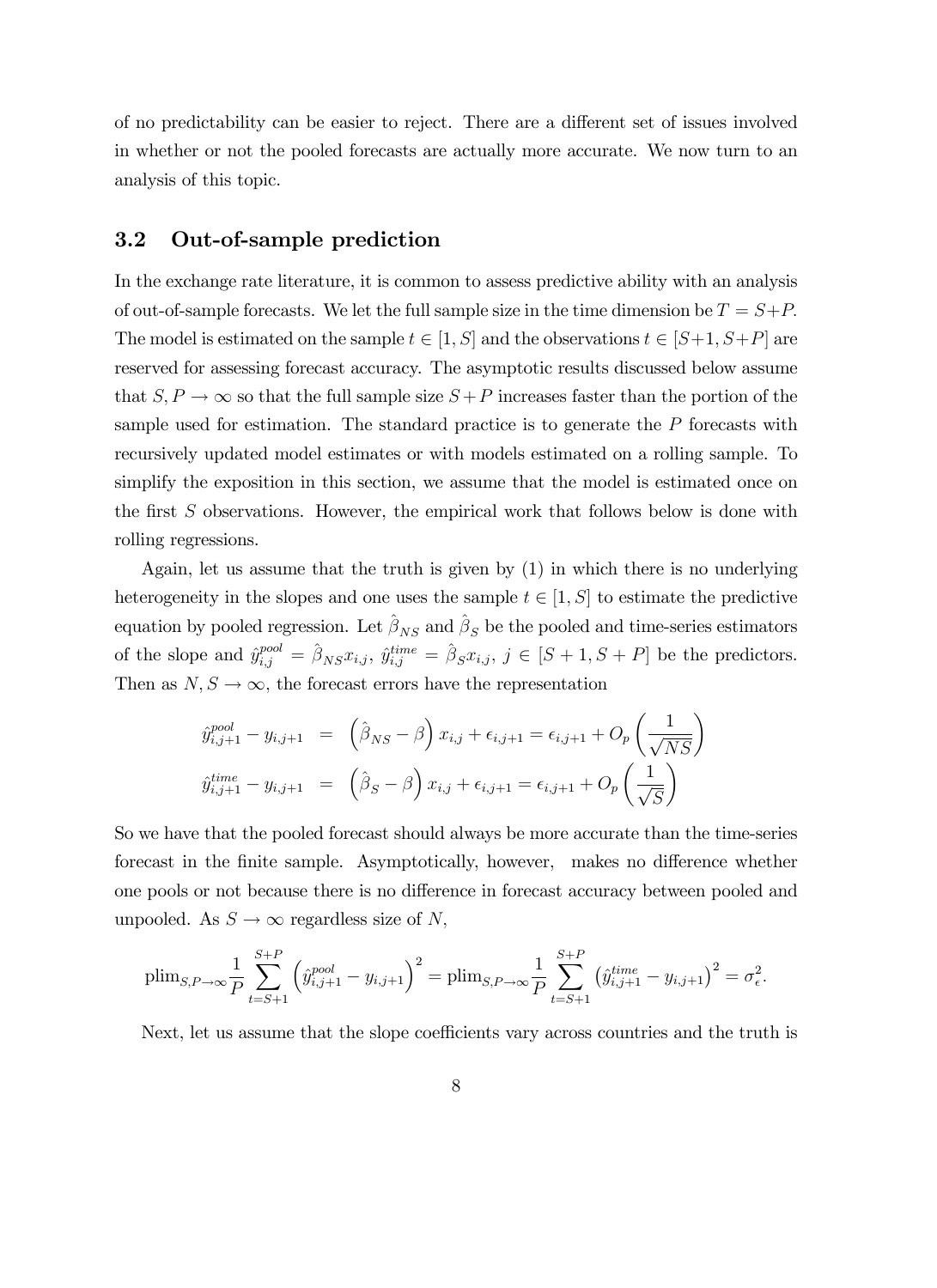given by (4). The prediction errors from the pooled regression forecast are

$$
\hat{y}_{i,j+1}^{pool} - y_{i,j+1} = (\hat{\beta}_{NS} - \beta_i) x_{i,j} + \epsilon_{i,j+1},
$$

whereas the time-series forecast errors are

$$
\hat{y}_{i,j+1}^{time} - y_{i,j+1} = (\hat{\beta}_{iS} - \beta_i) x_{i,j} + \epsilon_{i,j+1}.
$$

Asymptotically,

$$
\text{plim}_{N,S,P\to\infty} \frac{1}{P} \sum_{t=S+1}^{S+P} \left( \hat{y}_{i,j+1}^{pool} - y_{i,j+1} \right)^2 = \sigma_{\epsilon}^2 + \sigma_x^2 \sigma_{\beta}^2 > \sigma_{\epsilon}^2 = \text{plim}_{S,P\to\infty} \frac{1}{P} \sum_{t=S+1}^{S+P} \left( \hat{y}_{i,j+1}^{time} - y_{i,j+1} \right)^2.
$$

Therefore pooling in the presence of underlying slope heterogeneity asymptotically leads to less accurate predictions.

The question here is why do researchers find that in applications when slope heterogeneity is present, pooled regression forecasts have lower mean square prediction errors than time-series regression forecasts? First, it is important to note that the guidance on whether to pool or not is based on asymptotic theory, which may be inaccurate in any finite sample. To see why this may be the case, we get a clue by examining the difference in the squared prediction errors from the pooled and time-series regressions when there is underlying heterogeneity in the slopes. For any finite S and P, as  $N \to \infty$ , this difference is

$$
\left(\hat{y}_{i,j+1}^{pool} - y_{i,j+1}\right)^2 - \left(\hat{y}_{i,j+1}^{time} - y_{i,j+1}\right)^2 = \left[\left(\hat{\beta}_{NS} - \beta_i\right)^2 - \left(\hat{\beta}_{iS} - \beta_i\right)^2\right]x_{i,j}^2 + o_p(1).
$$
 (9)

Thus, in any finite sample, it is certainly possible for  $(\hat{\beta}_{NS} - \beta_i)^2 < (\hat{\beta}_{iS} - \beta_i)^2$ , in which case the pooled predictor will perform better. This is most likely the case when the underlying dispersion in the slope coefficients is not too large. In the next section, we explore these ideas further with a small Monte Carlo study.

## 4 Monte Carlo Study

In our data generating process (DGP), the cross-sectional dimension is  $N = 10$ , and the time-series dimension varies from  $S + P = 100$  to 400. For each time-series length, estimation is performed over half of the sample and prediction over the second half so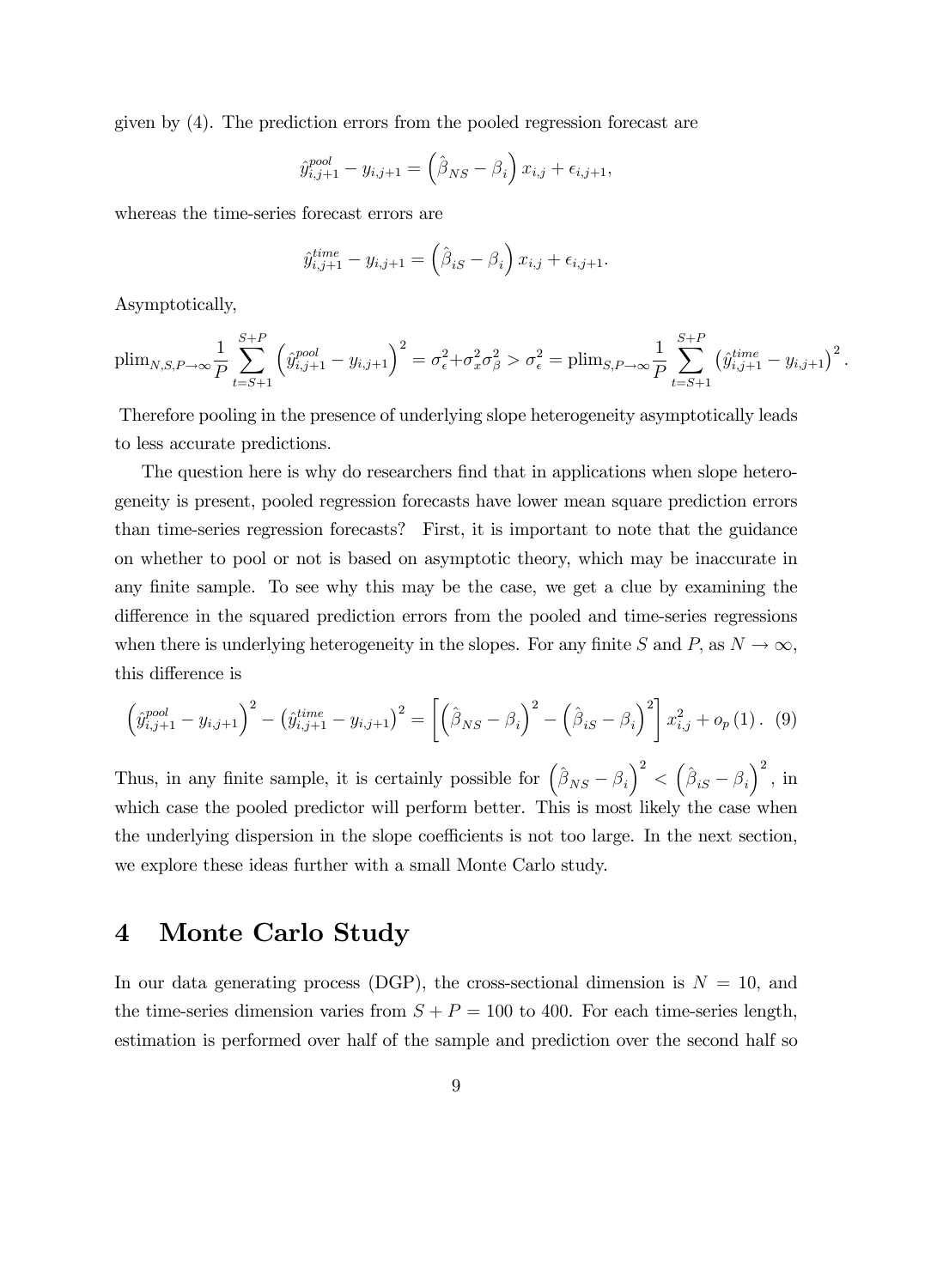that  $S = P$ . For example, the smallest sample size that we consider is of length 100. The first 50 observations are used to estimate the prediction model and the second 50 are reserved for forecast evaluation.

The data generating process (DGP) for our Monte Carlo work is as follows:

$$
y_{i,t+1} = \beta_i x_{it} + \epsilon_{i,t+1},
$$
  
\n
$$
x_{it} \stackrel{iid}{\sim} N(0,1),
$$
  
\n
$$
\epsilon_{it} \stackrel{iid}{\sim} N(0,1).
$$

In terms of the slope heterogeneity, we consider the following three cases considered for assignment of the slope coefficients:

|                      | $\beta_i$ assignment |        |        |  |  |  |  |  |
|----------------------|----------------------|--------|--------|--|--|--|--|--|
| Cross-sectional unit | $\text{Case} 1$      | Case 2 | Case 3 |  |  |  |  |  |
| 1                    | 0.05                 | 0.05   | 0.05   |  |  |  |  |  |
| $\overline{2}$       | 0.06                 | 0.10   | 0.15   |  |  |  |  |  |
| 3                    | 0.07                 | 0.15   | 0.25   |  |  |  |  |  |
| 4                    | 0.08                 | 0.20   | 0.35   |  |  |  |  |  |
| 5                    | 0.09                 | 0.25   | 0.45   |  |  |  |  |  |
| 6                    | 0.10                 | 0.30   | 0.55   |  |  |  |  |  |
| 7                    | 0.11                 | 0.35   | 0.65   |  |  |  |  |  |
| 8                    | 0.12                 | 0.40   | 0.75   |  |  |  |  |  |
| 9                    | 0.13                 | 0.45   | 0.85   |  |  |  |  |  |
| 10                   | 0.14                 | 0.50   | 0.95   |  |  |  |  |  |

For each experiment, 2000 replications are performed. We compute the mean square prediction error from the pooled regression forecasts, the time-series regression forecast, and the driftless random walk forecast. Our discussion is limited to these point estimates. Inference issues, while very important, are addressed in a separate chapter of this volume (Corte and Tsiakas (2010)).

Table 1 shows the mean-square prediction error (MSPE) comparison between the pooled and time-series forecasts. Bold entries indicate instances in which the MSPE of the pooled forecasts dominate those of the time-series forecasts. We observe two very striking features, which corroborate the implications of the asymptotic analysis in the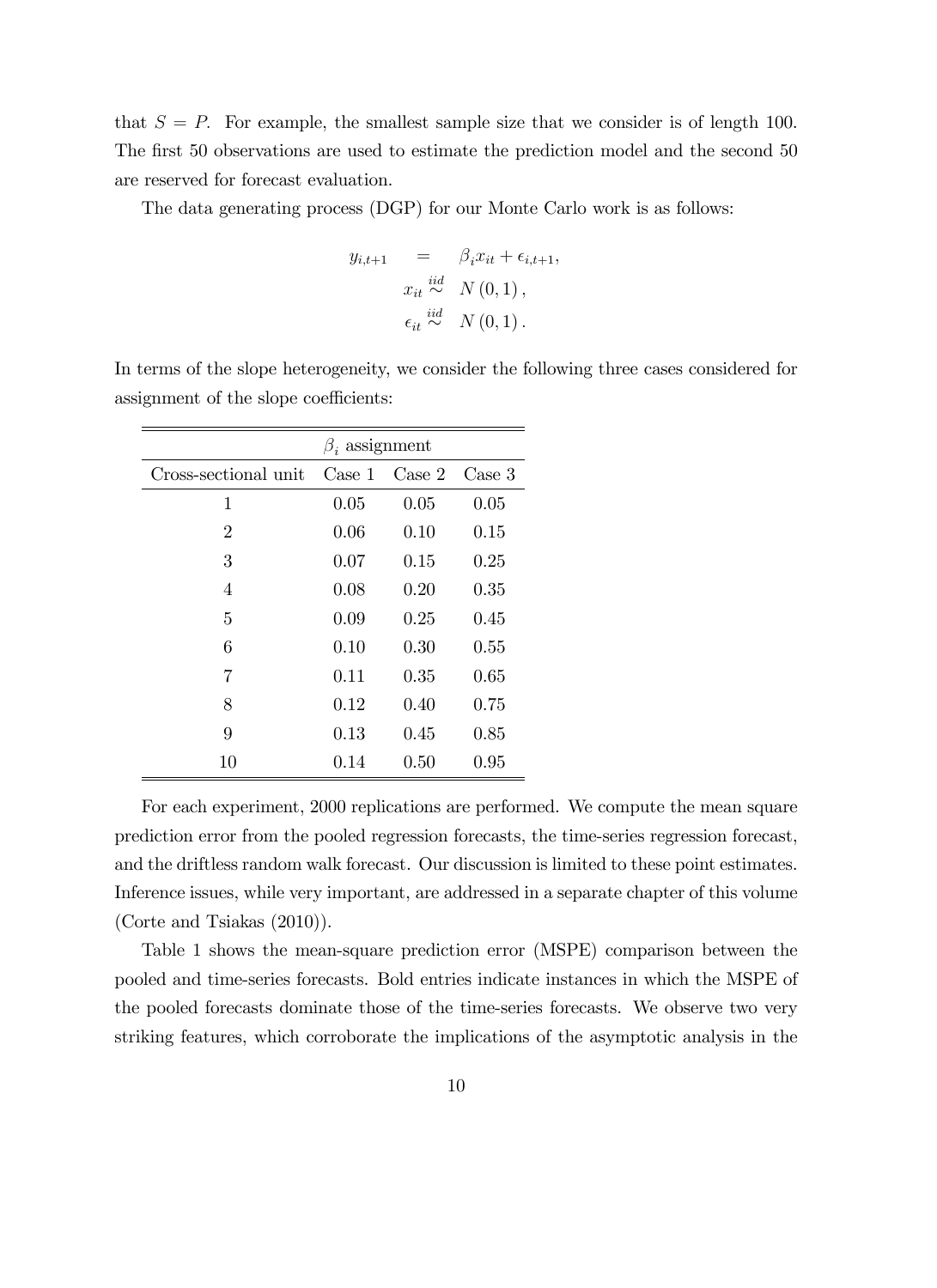previous section. The pooled forecasts tend to dominate the time-series forecasts when (i) the sample size is small in the time dimension and (ii) when the slope heterogeneity across individuals is not too large (i.e., case 1 as opposed to case 3).

Table 2 reports the MSPE of the time-series regression forecasts relative to the driftless random walk. Beginning with the work of Meese and Rogoff  $(1983)$ , the random walk has been the standard benchmark against which econometric forecasts are judged in the empirical exchange rate literature. The message from Table 2 is that the alternative has to be fairly far away from the null  $(\beta_i)$  has to be fairly sizable) before predictions from the time-series regression model can beat the random walk, even in sample sizes as large as 200. Typically, in exchange rate research, we have access to short time series and slope coefficient estimates tend to be small in magnitude.

In Table 3, the MSPE of the pooled forecasts are compared to those of the random walk. Again, the pooled forecast will generally perform well relative to the random walk when the underlying model heterogeneity is small and when the time series is short. Notice case 3. When there is substantial heterogeneity in the slope coefficients, the pooled forecasts dominate the random walk in cases far from the null (large  $\beta_i$ ) and are beaten badly when the  $\beta_i$  are small.

## 5 An illustration with data

In this section, we illustrate these ideas using data for US dollar exchange rates against the Canadian dollar, Danish Krone, Japanese yen, Korean won, Norwegian krone Swedish krona, UK pound, and the euro. The dimensions of the data set are  $N = 8$ ,  $S + P = 132$ . These are monthly observations that extend from January 1999 through January 2010. We use observations from January 1999 through December 2003 initially to estimate the prediction model and to form forecasts at horizons of 1 to 24 months ahead. We then recursively update the sample and repeat the estimation and forecast generation. Relative forecast accuracy is measured by Theilís U-Statistic, which is the ratio of the RMPSE of a particular model to that of the driftless random walk.

The predictive variable is based on the monetary model. For country i, let  $m_{i,t}$  be the log money stock,  $y_{i,t}$  be log industrial production, and  $s_{i,t}$  be the log exchange rate,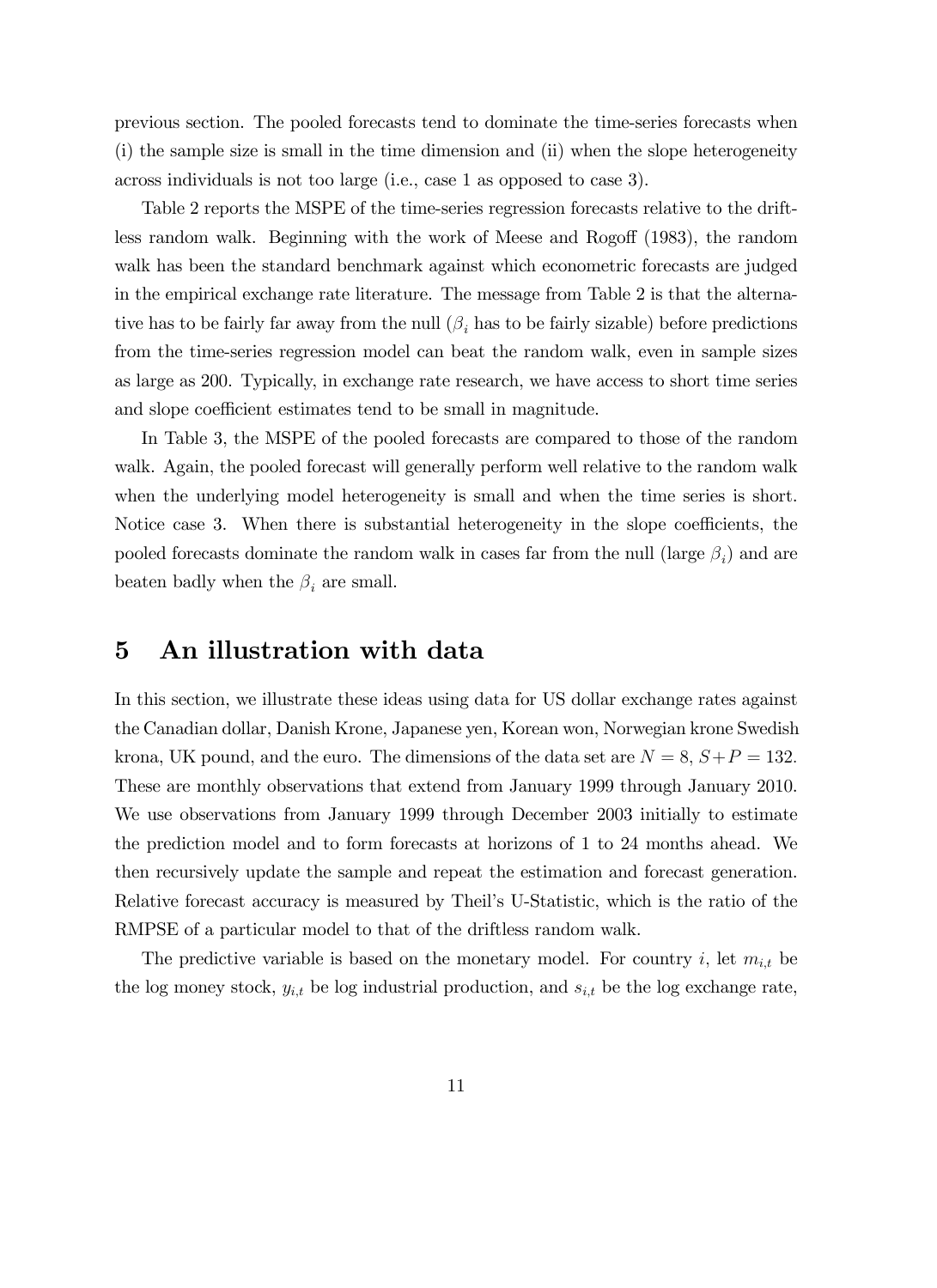stated as the value of the US dollar in terms of country  $i's$  currency. Then we set

$$
x_{i,t} = (m_{it} - m_{0,t}) - (y_{i,t} - y_{0,t}) - s_{i,t},
$$

where the  $\theta$  subscript refers to the US. For the time-series regression, the k-month ahead predictive equation is

$$
s_{i,t+k} - s_{i,t} = \alpha_i + \beta_i x_{i,t} + \epsilon_{i,t+k}.
$$

For the pooled regression case with fixed-effects, the predictive equation is

$$
s_{i,t+k} - s_{i,t} = \alpha_i + \beta x_{i,t} + \epsilon_{i,t+k}.
$$

This is the model of Mark and Sul (2001) but without controls (time-specific dummy variables) for a common time effect. The regression errors are in fact correlated across i and if we were concerned with drawing inference, then it would be necessary to model the cross-sectional dependence in the regression error. However, since we are reporting only the point estimates, we can safely ignore this complication.<sup>3</sup>

The prediction results for the time-series model is shown in Table 4. The results here are as found by Groen (1999), Faust et al. (2003), Cheung et al. (2005), who showed that time-series regression exchange rate forecasts over the 1990s and 2000s rarely outperform the random walk. There is some evidence of predictive ability only for the UK pound and at horizons greater than 16 months. For the other seven exchange rates, there is no evidence of predictive ability at all.

Table 5 shows Theil's U-Statistics for the pooled (with fixed effects) regression forecasts. It is immediately clear that the pooled forecasts are much more accurate, in the mean square sense. The pooled forecasts outperform the random walk in many more instances than the time-series regression forecasts.

The reason for this (must be) that the heterogeneity in the slope coefficients across currencies is not too large. This is evidently the case in the data. Using the full sample, we obtain the point slope estimates,

|                                                                         | Pool Can Den Jpn Kor Nor Swe UK euro |  |  |  |
|-------------------------------------------------------------------------|--------------------------------------|--|--|--|
| $0.005$ $0.014$ $0.008$ $0.012$ $0.008$ $0.009$ $0.004$ $0.001$ $0.041$ |                                      |  |  |  |

<sup>3</sup>The fundamentals for the euro are an aggregation of variables in the euro zone.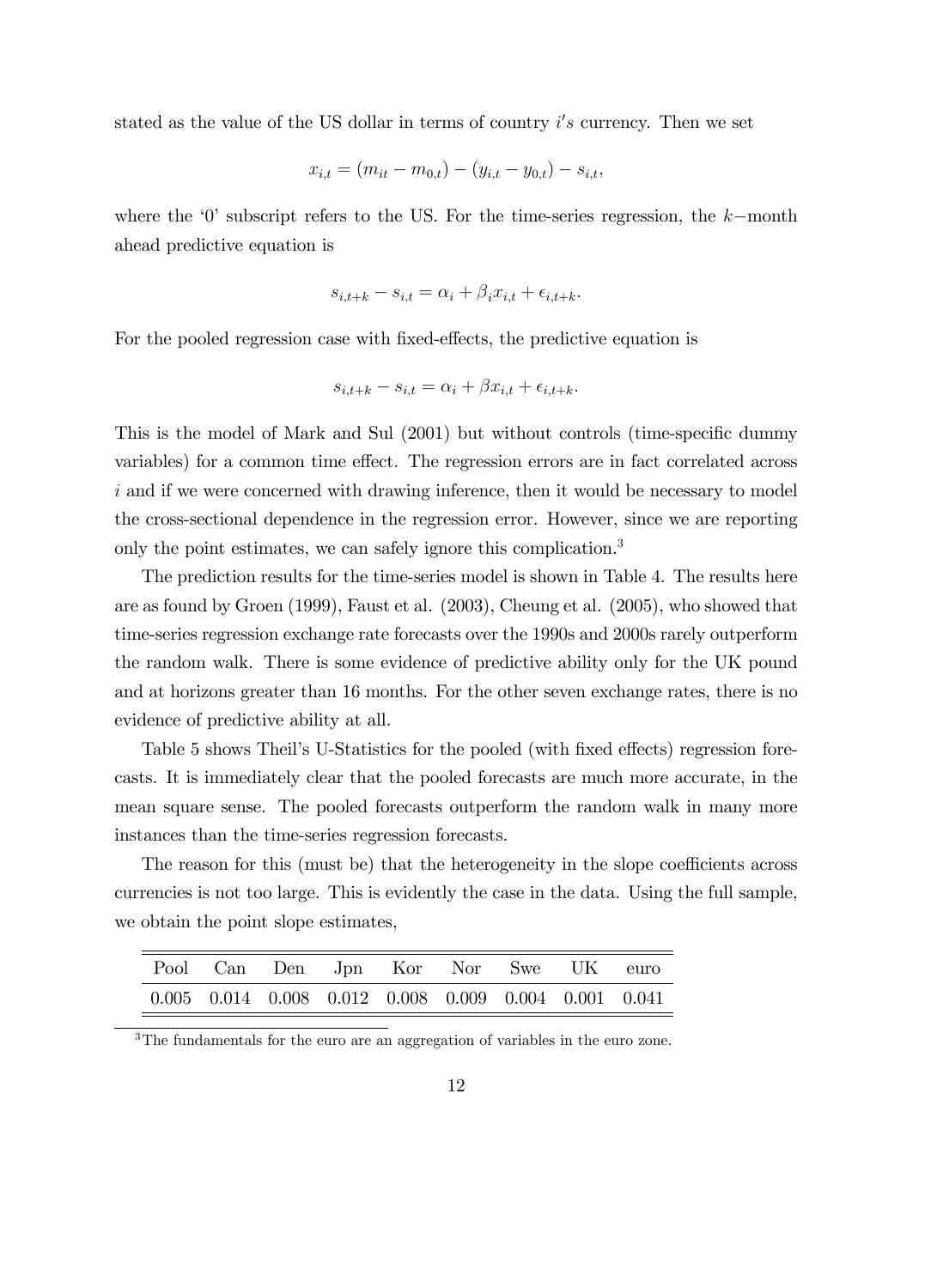To push farther on this argument, we refer back to (9). Because the true  $\beta_i$  is not observable, we use the point estimates from the full sample,  $\hat{\beta}_{S+P,i}$  in their place and we will treat them as if they are tthe true values. First, we note that the relative ranking of the mean square error for currency  $i$  depends on the distance between the particular estimator (pooled or unpooled) and the true slope value  $\beta_i$ ,

$$
sign\left\{\frac{1}{P}\sum_{t=S+1}^{S+P}\left(\hat{y}_{i,j+1}^{pool}-y_{i,j+1}\right)^{2}-\frac{1}{P}\sum_{t=S+1}^{S+P}\left(\hat{y}_{i,j+1}^{time}-y_{i,j+1}\right)^{2}\right\},\
$$
  
= 
$$
sign\left\{\frac{1}{P}\sum_{p=1}^{P}\left\{\left(\hat{\beta}_{NS+p}-\beta_{i}\right)^{2}-\left(\hat{\beta}_{iS+p}-\beta_{i}\right)^{2}\right\}\right\}.
$$

The value of the last expression,  $\gamma_{P,i}$ , can be approximated as

$$
\gamma_{P,i} = \frac{1}{P} \sum_{p=1}^{P} \left\{ \left( \hat{\beta}_{NS+p} - \hat{\beta}_{S+P,i} \right)^2 - \left( \hat{\beta}_{iS+p} - \hat{\beta}_{S+P,i} \right)^2 \right\} \n= \frac{1}{P} \sum_{p=1}^{P} \left( \hat{\beta}_{NS+p} - \beta_i \right)^2 - \frac{1}{P} \sum_{p=1}^{P} \left( \hat{\beta}_{iS+p} - \beta_i \right)^2 - 2 \frac{1}{P} \sum_{p=1}^{P} \left( \hat{\beta}_{NS+p} - \hat{\beta}_{iS+p} \right) \left( \beta_i - \hat{\beta}_{S+P,i} \right) \n= \frac{1}{P} \sum_{p=1}^{P} \left( \hat{\beta}_{NS+p} - \beta_i \right)^2 - \frac{1}{P} \sum_{p=1}^{P} \left( \hat{\beta}_{iS+p} - \beta_i \right)^2 + O_p \left( \frac{1}{\sqrt{S+P}} \right)
$$

as  $P \to \infty$ . The last step follows since  $(\beta_i - \hat{\beta}_{S+P,i}) = O_p\left(\frac{1}{\sqrt{S+P}}\right)$  $S+P$ ) but  $(\hat{\beta}_{NS+p} - \hat{\beta}_{iS+p})$  $=$ 

 $O_p(1)$ . The preceeding algebra predicts that the pooled forecast will dominate the timeseries regression forecast when  $\gamma_{P,i} < 0$ .

Table 6 shows Theil's U of the pooled regression forecast relative to the time-series regression forecast and the associated  $\gamma_{P,i}$  for each currency. First, we point out whenever  $\gamma_{P,i}$  < 0, MPSEs of pooled forecasts are smaller than MPSE of time-series forecasts. Bold entries indicate that the sign of  $\gamma_{P,i}$  projects the wrong signal, which it does in 7 out of 48 cases. The incorrect signal arises because the comparison is only approximate due to the  $O_p\left(\frac{1}{\sqrt{S_1}}\right)$  $S+P$  $\vert$  term.

## 6 Conclusions

The empirical literature finds that out-of-sample exchange rate forecasts over the 1990s and 2000s from (pooled) panel data models perform much better than those generated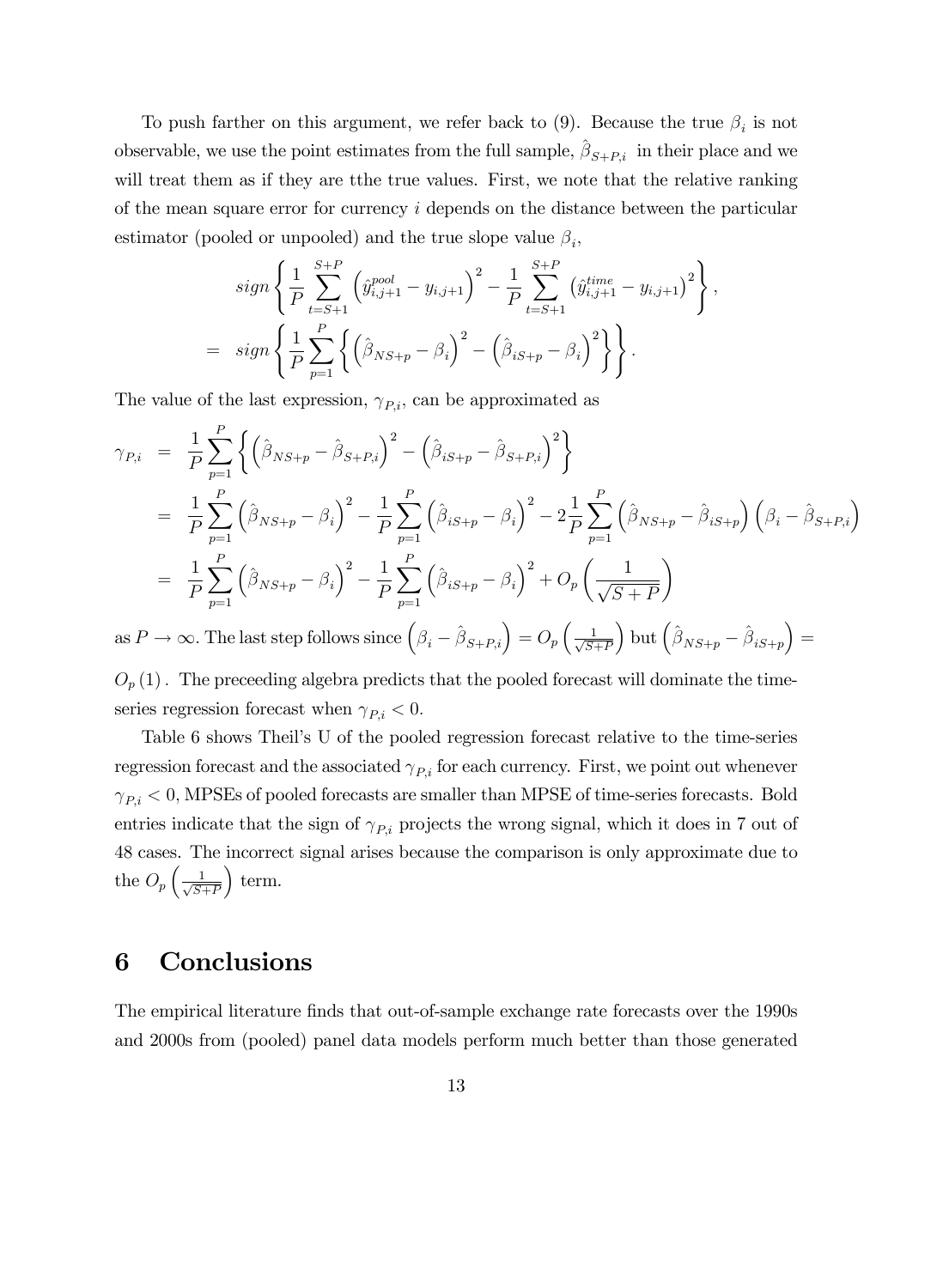from time-series regression models. This is true, even though there is substantial model heterogeneity across countries (or currencies). Asymptotic analysis tells us that pooling should be inappropriate in this case. We have offered a possible explanation based on small sample considerations. On the other hand, if one is interested in testing for predictive ability using the full sample, it might make sense to pool whether or not one believes that there is underlying slope heterogeneity.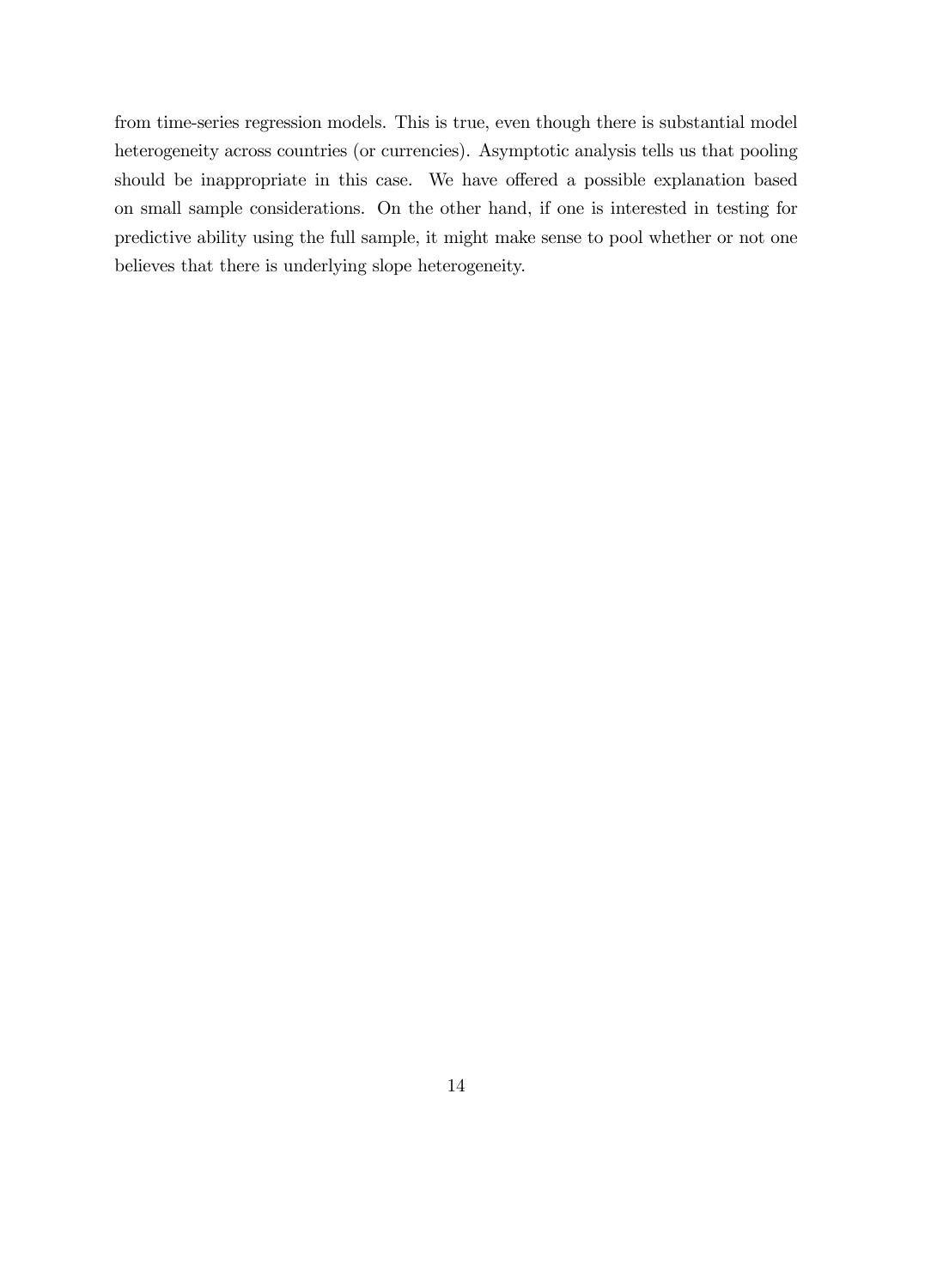# References

- [1] Campbell, John Y. and Robert J. Shiller, (1988), ëStock Prices, Earnings, and Expected Dividends,' Journal of Finance, July, 43, pp. 661-76.
- [2] Cerra, Valerie and Sweta Chaman Saxena, (2010). "The monetary model strikes back: Evidence from the world," Journal of International Economics, 81:184-196.
- [3] Cheung, Yin-Wong, Menzie D. Chinn and Antonio Garcia Pascual, (2005). "Empirical exchange rate models of the nineties: Are any fit to survive?" Journal of International Money and Finance, 24: 1150-1175.
- [4] Chinn, M.D., Meese, R.A., (1995). "Banking on currency forecasts: how predictable is change in money?" *Journal of International Economics* 38, 161–178.
- [5] Choi, Chi-Young, Nelson C. Mark and Donggyu Sul, (2006). "Unbiased Estimation of the Half-Life to PPP Convergence in Panel Data," Journal of Money, Credit, and Banking,  $38: 921 - 938$ .
- [6] Corte, Pasquale Della and Ilias Tsiakas, (2010). "Statistical and Economic Methods for Evaluating Exchange Rate Predictability," mimeo, University of Warwick.
- [7] Daniel, Kent, 2001. "The Power and Size of Mean Reversion Tests," Journal of Empirical Finance, 8, 493-535.
- [8] Engel, Charles, Nelson C. Mark and Kenneth D. West, (2009). "Factor Model Forecasts of Exchange Rates," mimeo, University of Wisconsin.
- [9] Fama, Eugene F. and Kenneth R. French, (1988). ëDividend Yields and Expected Stock Returns,<sup>†</sup> Journal of Financial Economics, October, 22, pp.3—25.
- [10] Faust, J., Rogers, J.H., Wright, J., (2003). "Exchange rate forecasting: the errors we've really made." Journal of International Economics 60, 35–59.
- [11] Frankel, Jeffrey A., and Andrew K. Rose (1996). "A Panel Project on Purchasing Power Parity: Mean Reversion within and between Countries." Journal of International Economics 40, 209–224.
- [12] Goetzmann, William N. and Philippe Jorion, (1993). "Testing the Predictive Power of Dividend Yields," Journal of Finance, 48, 663-79.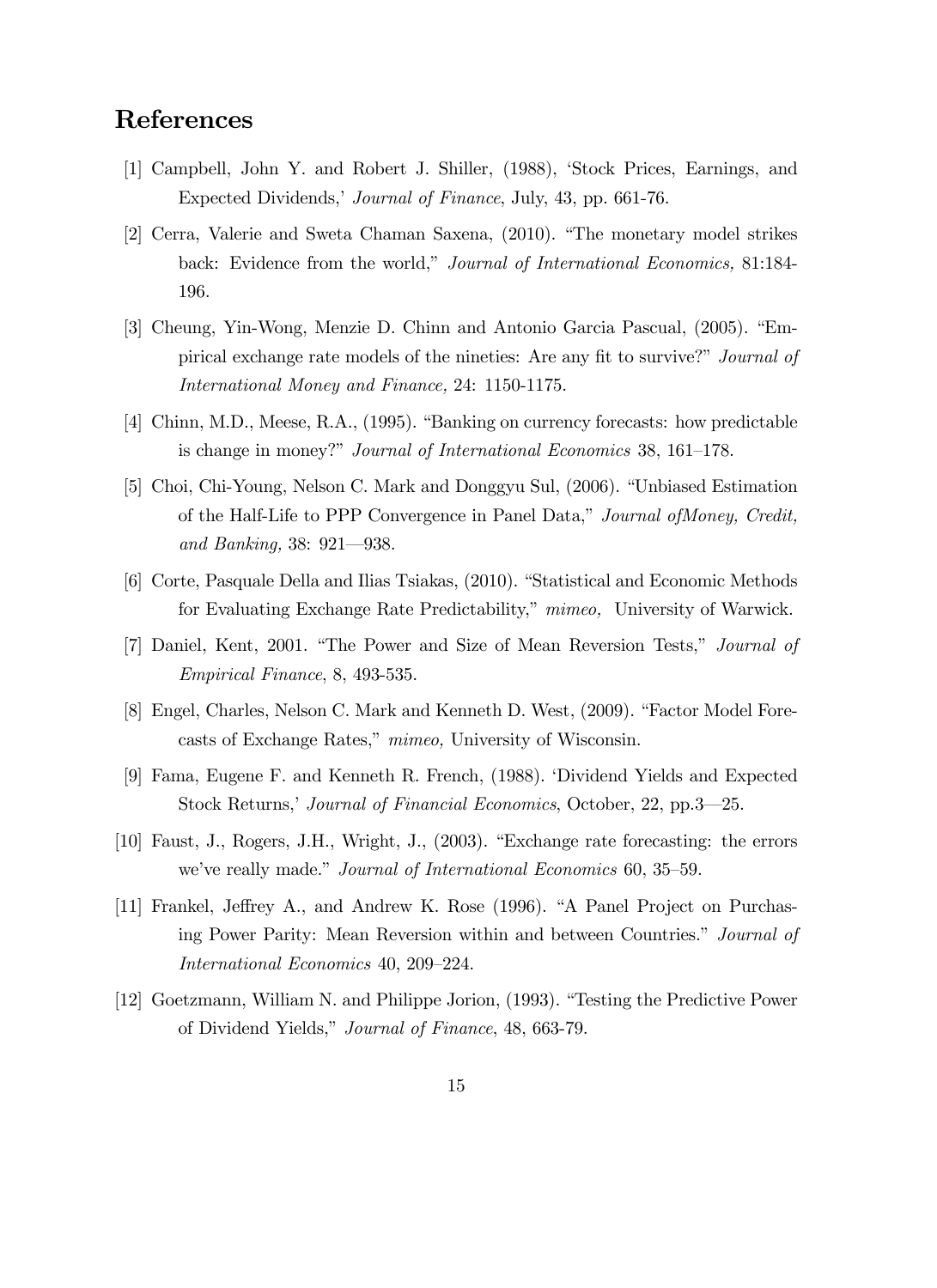- [13] Groen, Jan J. J. (1999). "Long horizon predictability of exchange rates: Is it for real?" *Empirical Economics*, 24: 451-469.
- [14] Groen, Jan J.J. (2000). "The monetary exchange rate model as a long-run phenomenon," Journal of International Economics, 52: 299-319.
- [15] Groen, Jan J.J. (2005). "Exchange Rate Predictability and Monetary Fundamentals in a Small Multi-Country Panel," Journal of Money, Credit, and Banking, 37(3): 495-516.
- [16] Husted, Steven and Ronald Macdonald, (1998). "Monetary-based models of the exchange rate: a panel perspective," Journal of International Financial Markets, *Institutions and Money, 8:* 1–19.
- [17] Ince, Onur, (2010). "Forecasting Exchange Rates Out-of-Sample with Panel Methods and Real-Time Dataî, mimeo, University of Houston.
- [18] Lothian, James R. and Mark P. Taylor, (1996). "Real exchange rate behavior: the recent float from the perspective of the past two centuries," Journal of Political Economy, 104: 488-510.
- [19] McCraken, Michael W. and Stephen Graham Sapp, (2005). "Evaluating the Predictability of Exchange Rates Using Long Horizon Regressions: Mind Your p's and q's!" Journal of Money, Credit, and Banking,  $37(3)$ :  $473-494$ .
- [20] Meese, Richard and Kenneth Rogoff, (1983). "Empirical Exchange Rate Models of the 1980's: Do They Fit Out of Sample?" Journal of International Economics, 14:  $3-24$ .
- [21] Mark, Nelson C. (1995). "Exchange Rates and Fundamentals: Evidence on Long-Horizon Predictability," American Economic Review, 85: 201-218.
- [22] Mark, Nelson C. and Donggyu Sul, (2001). "Nominal Exchange Rates and Monetary Fundamentals: Evidence from a Small Post-Bretton Woods Panel," Journal of International Economics, 53: 29–52
- [23] Papell, David H. (2006). "The Panel Purchasing Power Parity Puzzle." Manuscript, Journal of Money, Credit, and Banking, 447-467)
- [24] Papell, David H., and Hristos Theodoridis (1998). "Increasing Evidence of Purchasing Power Parity over the Current Float." Journal of International Money and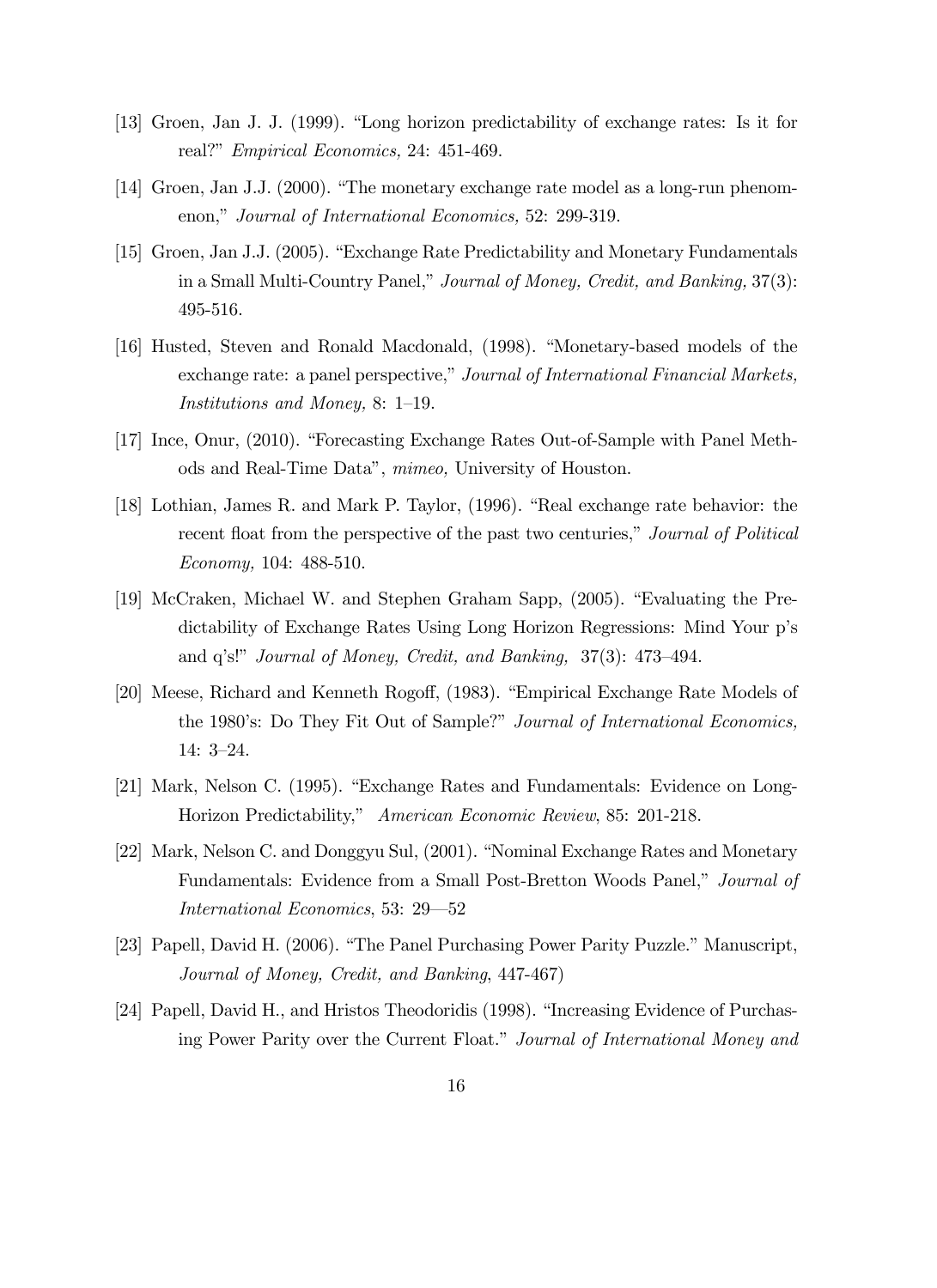Finance 17,  $41-50$ .

- [25] Papell, David H., and Hristos Theodoridis (2001). "The Choice of Numeraire Currency in Panel Tests of Purchasing Power Parity." Journal of Money, Credit, and Banking 33, 790–803.
- [26] Rapach, David E. and Mark E. Wohar,  $(2002)$ . "Testing the monetary model of exchange rate determination: new evidence from a century of data," Journal of International Economics, 58: 359-385.
- [27] Rapach, David E. and Mark E. Wohar, (2004). "Testing the monetary model of exchange rate determination: a closer look at panels," Journal of International Money and Finance,  $23: 867-895$ .
- [28] Stambaugh, Robert F. 1999. "Predictive Regressions," Journal of Financial Economics, 54, 375—421.
- [29] Richardson, Matthew and James Stock, 1989. "Drawing Inferences from Statistics Based on Multiyear Asset Returns," Journal of Financial Economics, 25, 343-48.
- [30] Westerlund, Joakim and Syed A. Basher, (2007). "Can Panel Data Really Improve the Predictability of the Monetary Exchange Rate Model?" Journal of Forecast $inq$ , 26: 365–383.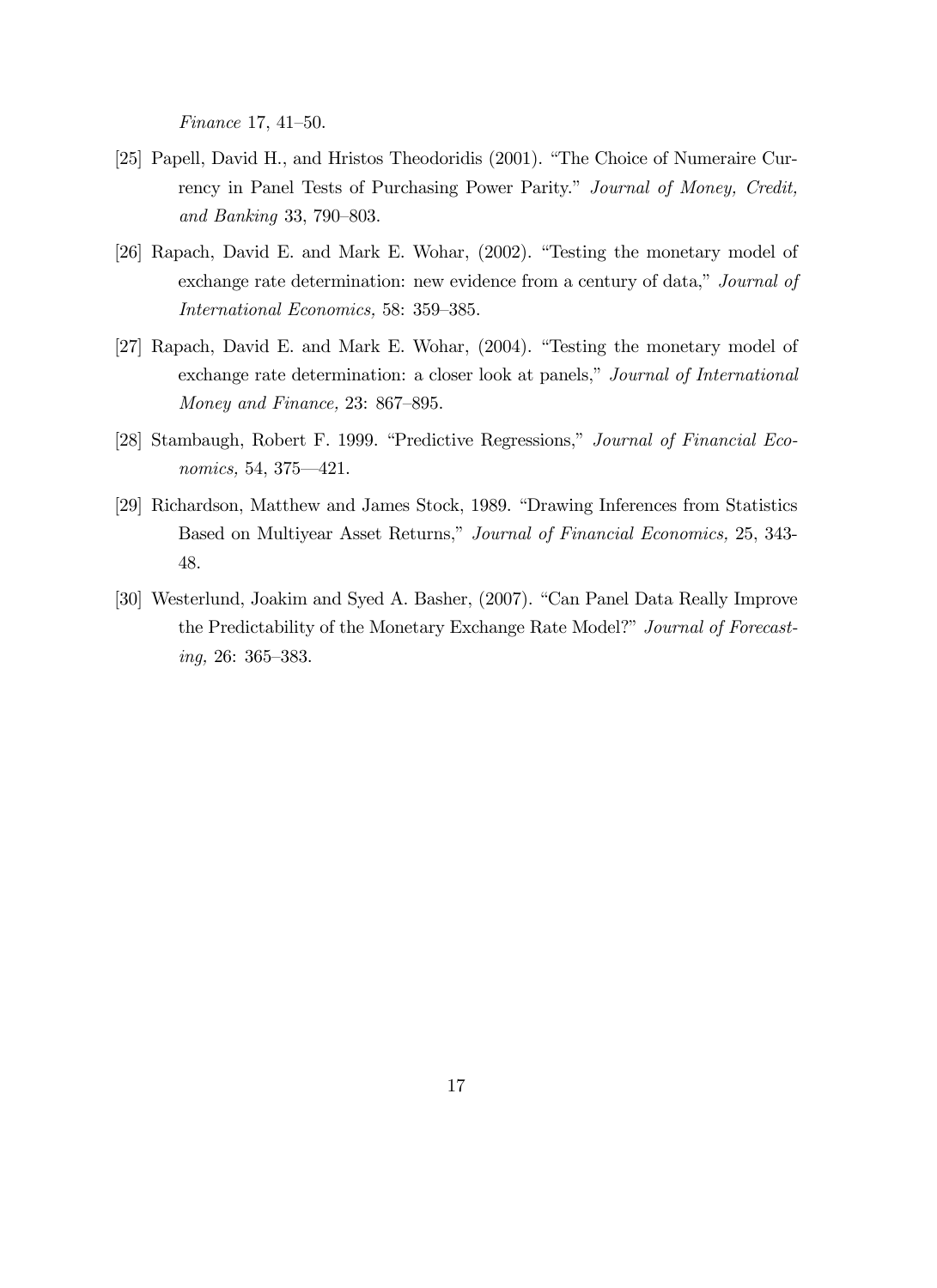$P = S \begin{array}{cccccc} i = 1 & i = 2 & i = 3 & i = 4 & i = 5 & i = 6 & i = 7 & i = 8 & i = 0 & i = 10 \end{array}$ Case 1:  $\beta = (0.05, 0.06, ..., 0.14)$  $50\quad\, 0.990\quad 0.989\quad 0.989\quad 0.987\quad 0.987\quad 0.988\quad 0.989\quad 0.988\quad 0.990\quad 0.989$  $60\quad\,|\;0.992\;$   $\,0.990\;$   $\,0.991\;$   $\,0.990\;$   $\,0.989\;$   $\,0.990\;$   $\,0.990\;$   $\,0.991\;$   $\,0.992$  $70\quad\,|\;0.993\;$   $\;0.993\;$   $\;0.993\;$   $\;0.991\;$   $\;0.992\;$   $\;0.992\;$   $\;0.993\;$   $\;0.993$ 100 0.996 0.995 0.994 0.994 0.994 0.994 0.994 0.994 0.995 0.995  $200\quad \vert \; 0.999\; \; \; 0.998\; \; \; 0.997\; \; \; 0.997\; \; \; 0.997\; \; \; 0.997\; \; \; 0.997\; \; \; 0.998\; \; \; 0.999$ Case 2:  $\beta = (0.05, 0.10, ..., 0.50)$  $50$  | 1.041 1.018 1.003 0.994 0.988 0.989 0.993 1.003 1.020 1.040  $60$  | 1.044 1.021 1.005 0.994 0.991 0.990 0.996 1.006 1.022 1.043  $70$  | 1.041 1.024 1.006 0.998 0.992 0.992 0.997 1.008 1.022 1.044 100 1.046 1.025 1.010 1.000 0.994 0.995 1.000 1.010 1.026 1.045 200 1.047 1.028 1.012 1.002 0.998 0.998 1.003 1.012 1.028 1.049 Case 3:  $\beta = (0.05, 0.15, ..., 0.95)$  $50$  | 1.199 1.115 1.053 1.009 0.991 0.990 1.009 1.050 1.114 1.193  $60$  | 1.192 1.116 1.053 1.014 **0.993 0.993** 1.011 1.056 1.116 1.195  $70 \parallel 1.195 \parallel 1.112 \parallel 1.055 \parallel 1.014 \parallel 0.994 \parallel 0.994 \parallel 1.013 \parallel 1.056 \parallel 1.116 \parallel 1.198$ 100 1.201 1.117 1.057 1.017 0.996 0.997 1.017 1.056 1.116 1.200 200 1.201 1.119 1.060 1.020 0.999 1.000 1.021 1.061 1.120 1.200

Table 1:  $M\text{SPE}_{pool}/\text{MSPE}_{time}$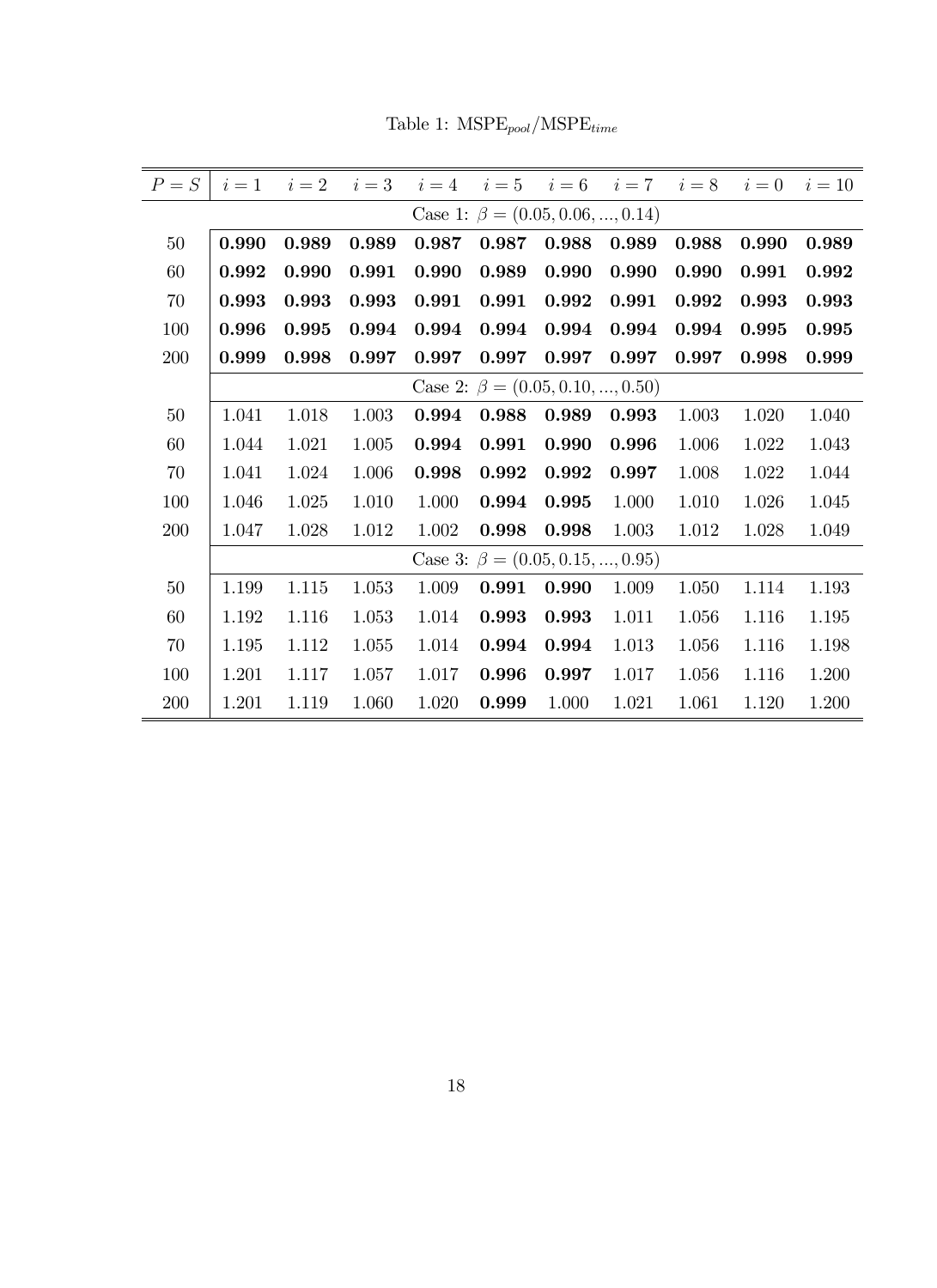| $P = S$ | $i=1$                                  | $i=2$ | $i=3$ | $i=4$ | $i=5$                                  | $i=6$ | $i=7$ | $i=8$ | $i=9$ | $i=10$ |  |  |  |
|---------|----------------------------------------|-------|-------|-------|----------------------------------------|-------|-------|-------|-------|--------|--|--|--|
|         | Case 1: $\beta = (0.05, 0.06, , 0.14)$ |       |       |       |                                        |       |       |       |       |        |  |  |  |
| 50      | 1.012                                  | 1.011 | 1.010 | 1.009 | 1.007                                  | 1.005 | 1.001 | 1.001 | 0.999 | 0.997  |  |  |  |
| 60      | 1.010                                  | 1.010 | 1.009 | 1.004 | 1.005                                  | 1.002 | 1.000 | 0.999 | 0.996 | 0.992  |  |  |  |
| 70      | 1.008                                  | 1.008 | 1.005 | 1.004 | 1.004                                  | 1.000 | 0.998 | 0.996 | 0.993 | 0.992  |  |  |  |
| 100     | 1.005                                  | 1.004 | 1.002 | 1.000 | 1.000                                  | 0.998 | 0.995 | 0.993 | 0.992 | 0.989  |  |  |  |
| 200     | 1.001                                  | 1.000 | 0.999 | 0.997 | 0.996                                  | 0.994 | 0.992 | 0.989 | 0.988 | 0.984  |  |  |  |
|         |                                        |       |       |       | Case 2: $\beta = (0.05, 0.10, , 0.50)$ |       |       |       |       |        |  |  |  |
| 50      | 1.012                                  | 1.006 | 0.994 | 0.977 | 0.958                                  | 0.932 | 0.908 | 0.879 | 0.848 | 0.817  |  |  |  |
| 60      | 1.009                                  | 1.003 | 0.991 | 0.972 | 0.957                                  | 0.931 | 0.903 | 0.877 | 0.844 | 0.814  |  |  |  |
| 70      | 1.008                                  | 1.001 | 0.987 | 0.973 | $\bf 0.954$                            | 0.930 | 0.903 | 0.873 | 0.845 | 0.812  |  |  |  |
| 100     | 1.005                                  | 0.998 | 0.985 | 0.970 | 0.949                                  | 0.925 | 0.897 | 0.870 | 0.838 | 0.808  |  |  |  |
| 200     | 1.001                                  | 0.994 | 0.981 | 0.965 | 0.948                                  | 0.920 | 0.893 | 0.867 | 0.835 | 0.802  |  |  |  |
|         | Case 3: $\beta = (0.05, 0.15, , 0.95)$ |       |       |       |                                        |       |       |       |       |        |  |  |  |
| 50      | 1.012                                  | 0.992 | 0.957 | 0.906 | 0.852                                  | 0.787 | 0.726 | 0.660 | 0.597 | 0.545  |  |  |  |
| 60      | 1.009                                  | 0.991 | 0.953 | 0.906 | 0.850                                  | 0.784 | 0.724 | 0.652 | 0.595 | 0.543  |  |  |  |
| 70      | 1.007                                  | 0.988 | 0.951 | 0.901 | 0.845                                  | 0.781 | 0.719 | 0.651 | 0.594 | 0.538  |  |  |  |
| 100     | 1.004                                  | 0.986 | 0.948 | 0.898 | 0.841                                  | 0.775 | 0.711 | 0.651 | 0.589 | 0.534  |  |  |  |
| 200     | 1.001                                  | 0.982 | 0.945 | 0.895 | 0.835                                  | 0.771 | 0.706 | 0.643 | 0.586 | 0.530  |  |  |  |

Table 2:  $\text{MSPE}_{time}/\text{MSPE}_{r.w}$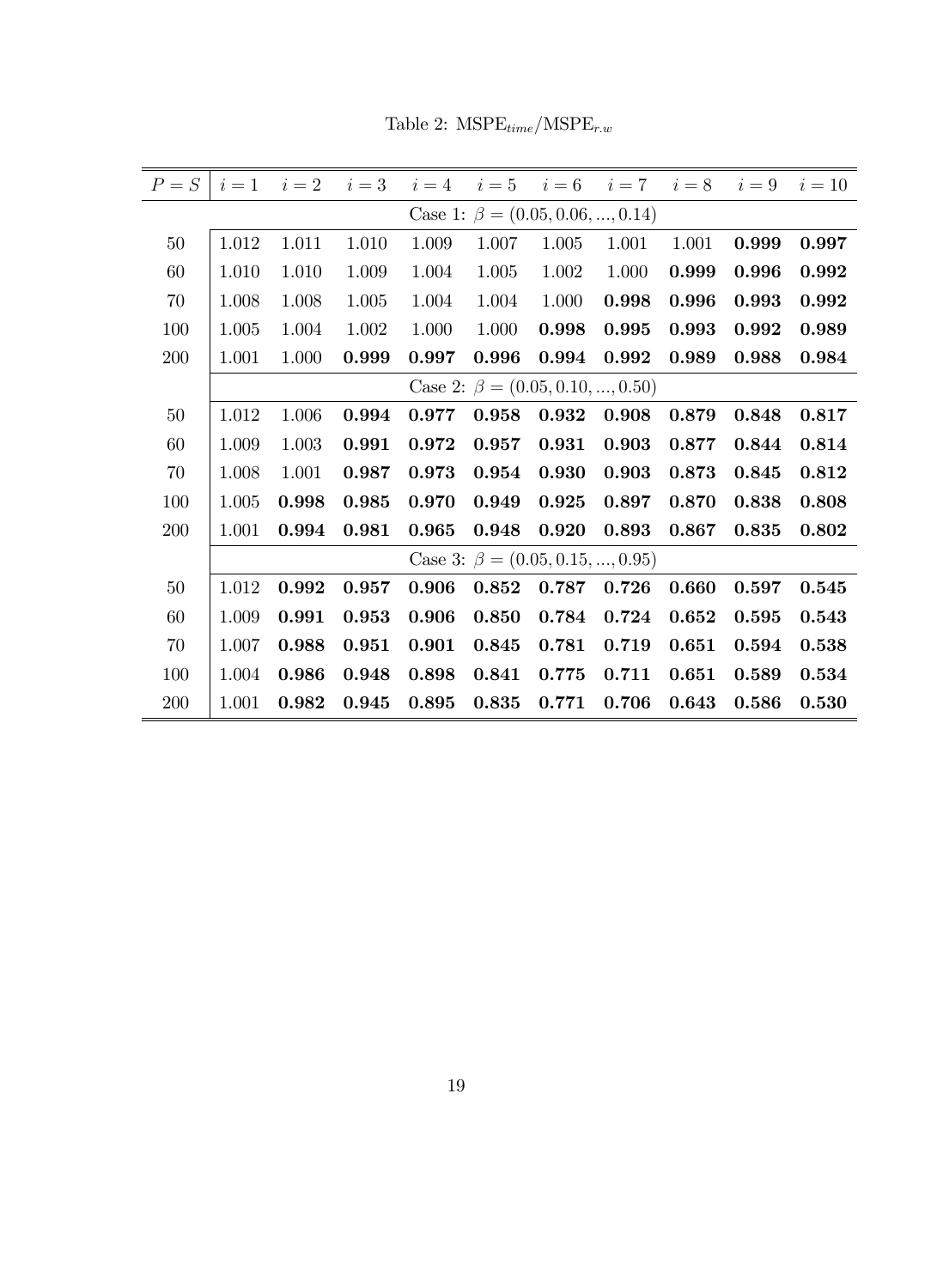|  | Table 3: $MSPE_{pool}/MSPE_{r.w}$ |  |
|--|-----------------------------------|--|
|--|-----------------------------------|--|

| $P = S$ | $i=1$                                  | $i=2$ | $i=3$ | $i=4$ | $i=5$ |                                        | $i=6$ $i=7$ | $i=8$ | $i=9$ | $i=10$ |  |  |
|---------|----------------------------------------|-------|-------|-------|-------|----------------------------------------|-------------|-------|-------|--------|--|--|
|         | Case 1: $\beta = (0.05, 0.06, , 0.14)$ |       |       |       |       |                                        |             |       |       |        |  |  |
| 50      | 1.001                                  | 0.999 | 0.997 | 0.996 | 0.993 | 0.992                                  | 0.988       | 0.988 | 0.987 | 0.985  |  |  |
| 60      | 1.001                                  | 0.999 | 1.000 | 0.994 | 0.993 | 0.991                                  | 0.990       | 0.988 | 0.986 | 0.984  |  |  |
| 70      | 1.001                                  | 1.000 | 0.997 | 0.995 | 0.994 | 0.991                                  | 0.989       | 0.987 | 0.986 | 0.984  |  |  |
| 100     | 1.001                                  | 0.999 | 0.996 | 0.995 | 0.993 | 0.991                                  | 0.989       | 0.987 | 0.986 | 0.984  |  |  |
| 200     | 1.000                                  | 0.998 | 0.996 | 0.994 | 0.992 | 0.991                                  | 0.989       | 0.987 | 0.985 | 0.983  |  |  |
|         |                                        |       |       |       |       | Case 2: $\beta = (0.05, 0.10, , 0.50)$ |             |       |       |        |  |  |
| 50      | 1.053                                  | 1.024 | 0.998 | 0.971 | 0.946 | 0.920                                  | 0.900       | 0.878 | 0.860 | 0.843  |  |  |
| 60      | 1.054                                  | 1.025 | 0.996 | 0.966 | 0.948 | 0.921                                  | 0.897       | 0.879 | 0.859 | 0.844  |  |  |
| 70      | 1.050                                  | 1.025 | 0.994 | 0.972 | 0.947 | 0.922                                  | 0.899       | 0.877 | 0.860 | 0.843  |  |  |
| 100     | 1.051                                  | 1.023 | 0.996 | 0.970 | 0.944 | 0.919                                  | 0.896       | 0.877 | 0.857 | 0.842  |  |  |
| 200     | 1.048                                  | 1.022 | 0.994 | 0.968 | 0.946 | 0.918                                  | 0.895       | 0.877 | 0.858 | 0.840  |  |  |
|         |                                        |       |       |       |       | Case 3: $\beta = (0.05, 0.15, , 0.95)$ |             |       |       |        |  |  |
| $50\,$  | 1.215                                  | 1.109 | 1.012 | 0.917 | 0.844 | 0.778                                  | 0.728       | 0.686 | 0.655 | 0.637  |  |  |
| 60      | 1.204                                  | 1.108 | 1.007 | 0.921 | 0.845 | 0.777                                  | 0.728       | 0.683 | 0.656 | 0.637  |  |  |
| 70      | 1.204                                  | 1.100 | 1.006 | 0.915 | 0.840 | 0.775                                  | 0.726       | 0.682 | 0.655 | 0.635  |  |  |
| 100     | 1.207                                  | 1.103 | 1.004 | 0.914 | 0.838 | 0.771                                  | 0.721       | 0.684 | 0.653 | 0.634  |  |  |
| 200     | 1.203                                  | 1.100 | 1.003 | 0.914 | 0.835 | 0.770                                  | 0.719       | 0.681 | 0.654 | 0.633  |  |  |

Table 4 Theil's U-Statistics: time-series Model

| Horizon   CAN DEN JAP KOR NOR SWE UK Euro |  |  |  |                                                                       |  |  |  |  |  |  |  |
|-------------------------------------------|--|--|--|-----------------------------------------------------------------------|--|--|--|--|--|--|--|
|                                           |  |  |  | $\parallel$ 1.083 1.010 1.003 <b>0.982</b> 1.033 1.026 1.022 1.023    |  |  |  |  |  |  |  |
|                                           |  |  |  | 2   1.207 1.014 1.001 0.966 1.078 1.067 1.048 1.015                   |  |  |  |  |  |  |  |
|                                           |  |  |  | 3   1.416 1.012 1.000 0.949 1.133 1.109 1.076 0.995                   |  |  |  |  |  |  |  |
| $\overline{4}$                            |  |  |  | $\vert$ 1.675 1.016 1.003 0.937 1.227 1.155 1.113 0.988               |  |  |  |  |  |  |  |
| 5 <sup>5</sup>                            |  |  |  | $\parallel$ 2.018 1.026 1.002 0.923 1.340 1.215 1.151 0.977           |  |  |  |  |  |  |  |
| 6                                         |  |  |  | $\vert$ 2.336 1.046 1.016 <b>0.909</b> 1.448 1.291 1.197 <b>0.977</b> |  |  |  |  |  |  |  |